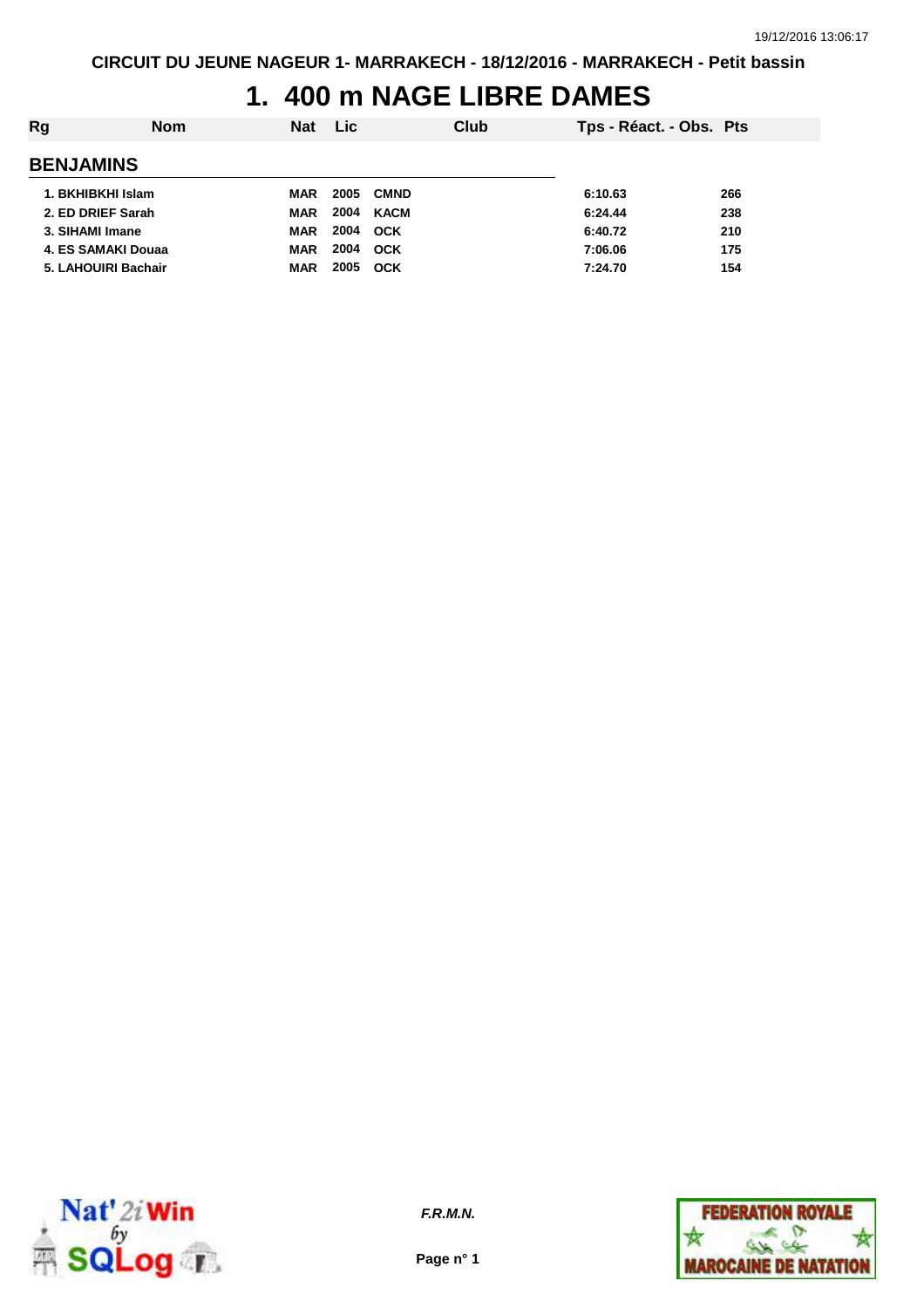# **2. 200 m NAGE LIBRE DAMES**

| Rg               | <b>Nom</b>       | <b>Nat</b> | <b>Lic</b> | Club        | Tps - Réact. - Obs. Pts |     |
|------------------|------------------|------------|------------|-------------|-------------------------|-----|
| <b>POUSSINS</b>  |                  |            |            |             |                         |     |
|                  | 1. MESLOUH Malak | <b>MAR</b> | 2006       | ADM         | 3:09.36                 | 212 |
| 2. BCHIRI Aya    |                  | <b>MAR</b> | 2006       | ADM         | 3:30.72                 | 154 |
| 3. BARGAOUI Acil |                  | <b>MAR</b> | 2006       | <b>ADM</b>  | 4:15.27                 | 86  |
| 4. NAJAHI Aya    |                  | <b>MAR</b> | 2006       | <b>ASNS</b> | 4:20.84                 | 81  |
|                  |                  |            |            |             |                         |     |



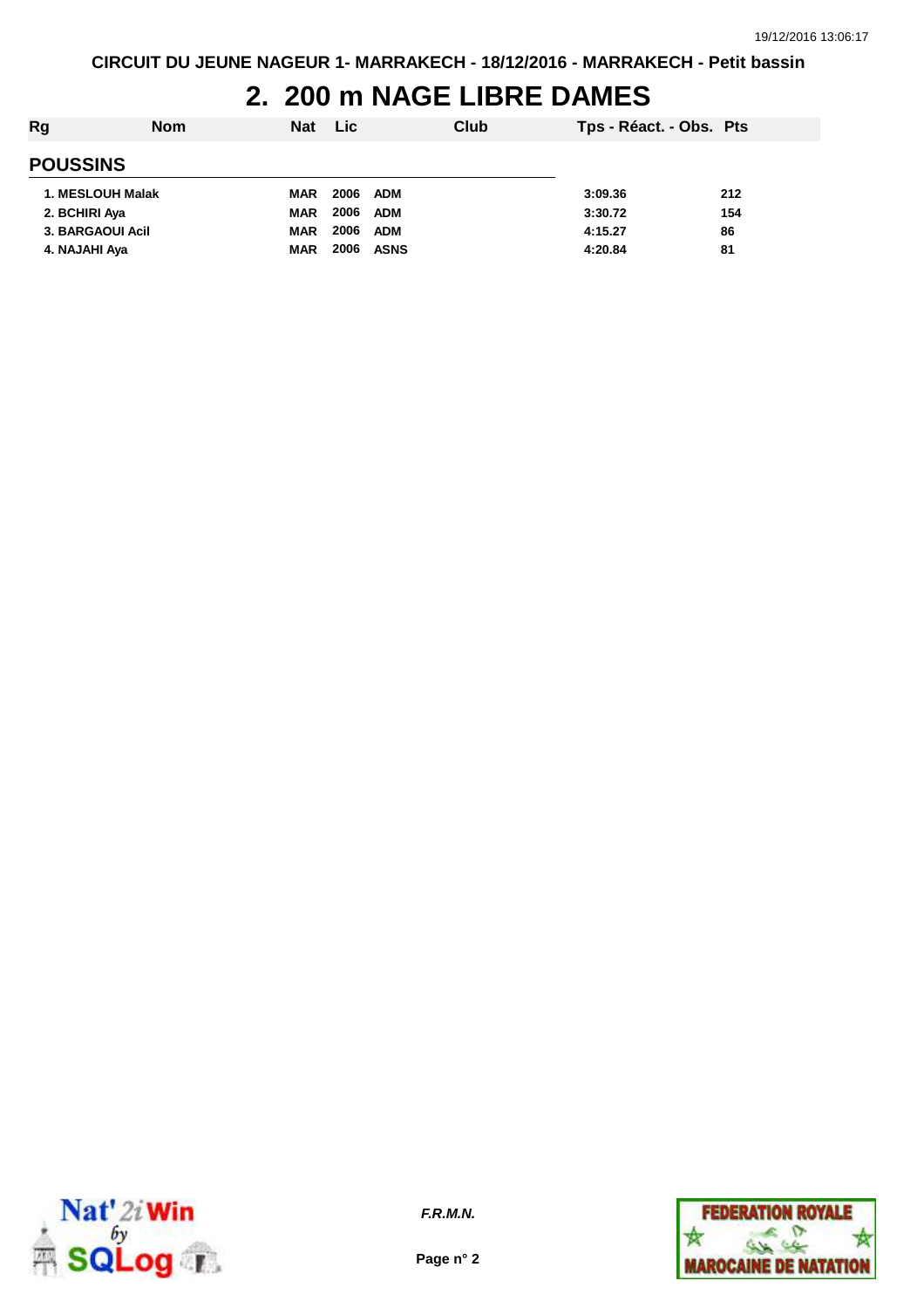# **3. 50 m PAPILLON MESSIEURS**

| <b>Rg</b>                 | <b>Nom</b>                  | <b>Nat</b> | Lic  | Club        | Tps - Réact. - Obs. Pts |          |
|---------------------------|-----------------------------|------------|------|-------------|-------------------------|----------|
| <b>BENJAMINS</b>          |                             |            |      |             |                         |          |
|                           | 1. NOURDINE Mohamed Adam    | <b>MAR</b> | 2005 | <b>OCK</b>  | 37.66                   | 211      |
|                           | 2. BOUIRIG Mehdi            | <b>MAR</b> | 2004 | <b>ADM</b>  | 39.25                   | 186      |
|                           | 3. LAMZOUGUI Adam           | <b>MAR</b> | 2004 | <b>JIHA</b> | 40.14                   | 174      |
|                           | <b>4. ZOUBIR Amine</b>      | <b>MAR</b> | 2004 | <b>OCK</b>  | 45.66                   | 118      |
| 5. DAKI Rayane            |                             | <b>MAR</b> | 2005 | <b>OCK</b>  | 46.09                   | 115      |
| 6. HAFSY Saad             |                             | <b>MAR</b> | 2004 | <b>ADM</b>  | 46.19                   | 114      |
|                           | 7. BOUCHOUK Houssam         | <b>MAR</b> | 2004 | <b>ASNS</b> | 49.13                   | 95       |
| 8. SAKHI Taha             |                             | <b>MAR</b> | 2004 | <b>OCK</b>  | 50.19                   | 89       |
|                           | 9. SAFOINE Anass            | <b>MAR</b> | 2004 | <b>OCK</b>  | 50.66                   | 86       |
|                           | 10. ZOUBIR Yassine          | <b>MAR</b> | 2004 | <b>OCK</b>  | 51.24                   | 83       |
|                           | <b>11. SELLAFI Karim</b>    | <b>MAR</b> | 2005 | <b>OCK</b>  | 53.72                   | 72       |
|                           | 12. QUITAR Mohamed          | <b>MAR</b> | 2005 | <b>ADM</b>  | 55.22                   | 67       |
|                           | 13. OURTANE Haitam Safouane | <b>MAR</b> | 2005 | <b>CMND</b> | 56.24                   | 63       |
|                           | 14. KHIYAT Taha Mohammed    | <b>MAR</b> | 2004 | <b>ASNS</b> | 59.70                   | 53       |
|                           | <b>NC. BAHMOUCH Rayane</b>  | <b>MAR</b> | 2005 | <b>KACM</b> | Frf n.d.                |          |
| <b>NC. JEBLI Soufiane</b> |                             | <b>MAR</b> | 2004 | <b>OCK</b>  | Disqual.                | 0        |
|                           | <b>NC. EL ALAMI Ismail</b>  | <b>MAR</b> | 2005 | <b>ADM</b>  | Disqual.                | 0        |
| <b>POUSSINS</b>           |                             |            |      |             |                         |          |
| 1. ZAGRI Yahya            |                             | <b>MAR</b> | 2006 | <b>ADM</b>  | 43.20                   | 140      |
|                           | 2. BENAZZOUZ Ahmed          | <b>MAR</b> | 2006 | <b>OCS</b>  | 46.56                   | 111      |
|                           | 3. BENGUIRA Mouad           | <b>MAR</b> | 2006 | <b>KACM</b> | 46.59                   | 111      |
|                           | <b>4. BOUHMALA Issam</b>    | <b>MAR</b> | 2007 | <b>OCS</b>  | 49.53                   | 92       |
|                           | <b>NC. BENRBIB Houssam</b>  | <b>MAR</b> | 2006 | <b>OCS</b>  | Disqual.                | 0        |
|                           | <b>NC. ELJAZOULI Elias</b>  | <b>MAR</b> | 2007 | <b>OCS</b>  | Disqual.                | $\bf{0}$ |



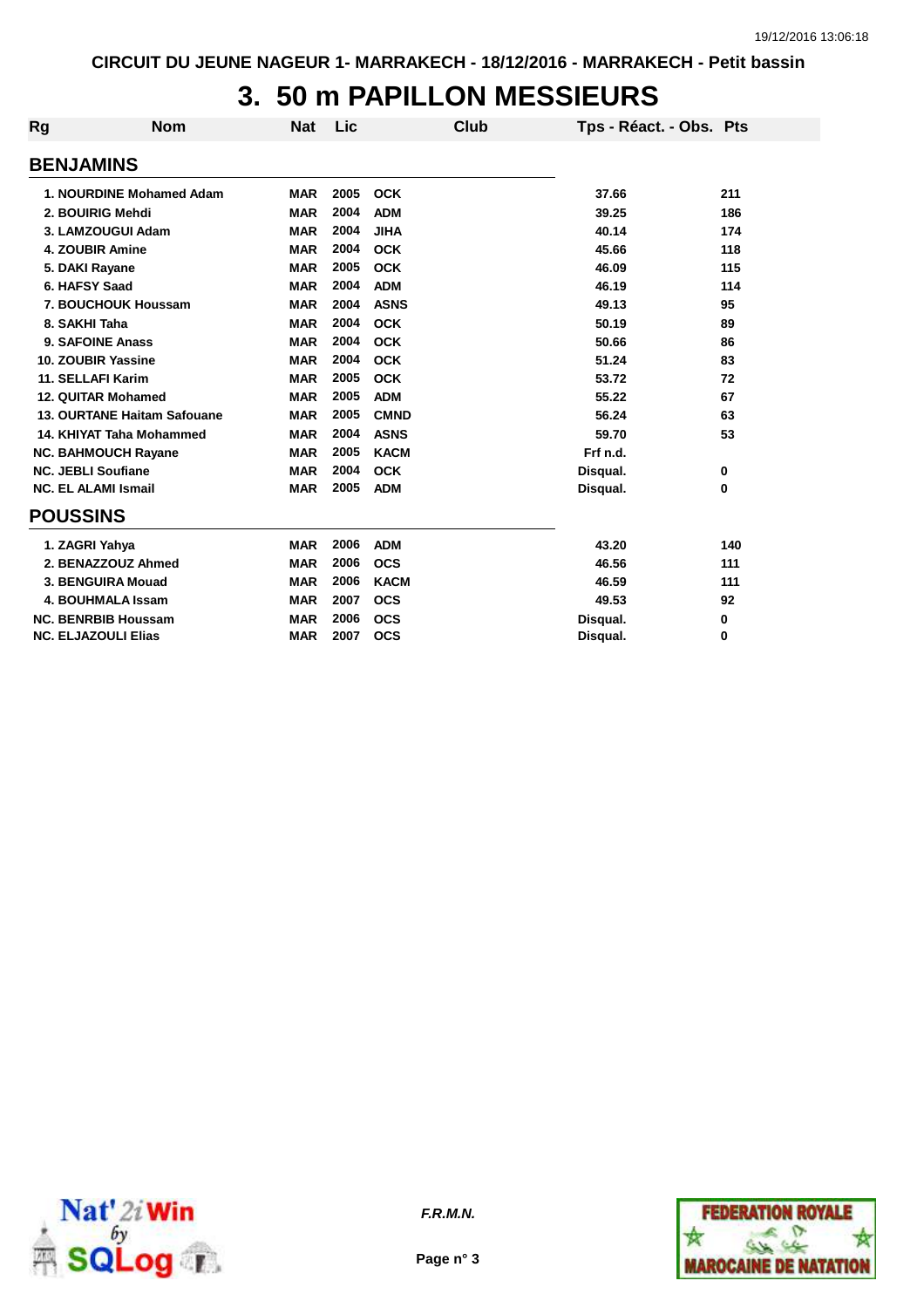## **4. 50 m PAPILLON DAMES**

| Rg               | <b>Nom</b>                | Nat        | Lic  | Club        | Tps - Réact. - Obs. Pts |          |
|------------------|---------------------------|------------|------|-------------|-------------------------|----------|
| <b>BENJAMINS</b> |                           |            |      |             |                         |          |
|                  | 1. BOUOUFOUSSE Aalia      | <b>MAR</b> | 2004 | <b>JIHA</b> | 40.80                   | 214      |
|                  | 2. EZZAITOUNI Ichrak      | <b>MAR</b> | 2004 | <b>ADM</b>  | 42.22                   | 193      |
|                  | 3. ZEKRITI Sara           | <b>MAR</b> | 2004 | <b>JIHA</b> | 42.81                   | 185      |
|                  | 4. MORCHID Widad          | <b>MAR</b> | 2004 | <b>OCK</b>  | 44.78                   | 162      |
|                  | 5. DAHLANE Oumaima        | <b>MAR</b> | 2005 | <b>JIHA</b> | 45.19                   | 158      |
|                  | 6. ZOUBIR Sarah           | <b>MAR</b> | 2004 | <b>OCK</b>  | 45.63                   | 153      |
|                  | 7. BKHIBKHI Aya           | <b>MAR</b> | 2005 | <b>CMND</b> | 51.63                   | 105      |
|                  | 8. HARRAS Chaimaa         | <b>MAR</b> | 2004 | <b>OCK</b>  | 53.88                   | 93       |
|                  | 9. ELIDRISSI Nada         | <b>MAR</b> | 2005 | <b>OCS</b>  | 1:09.59                 | 43       |
|                  | <b>NC. MHAICH Hassnaa</b> | <b>MAR</b> | 2004 | <b>OCS</b>  | Disqual.                | $\bf{0}$ |
| <b>POUSSINS</b>  |                           |            |      |             |                         |          |
|                  | 1. ALADLOUNI Ghita        | <b>MAR</b> | 2006 | <b>JIHA</b> | 41.50                   | 204      |
|                  | 2. MOUSSAFIA Nada         | <b>MAR</b> | 2007 | <b>OCS</b>  | 57.38                   | 77       |
|                  | 3. ELOUAZZANI Alae        | <b>MAR</b> | 2006 | <b>ASNS</b> | 1:01.72                 | 62       |



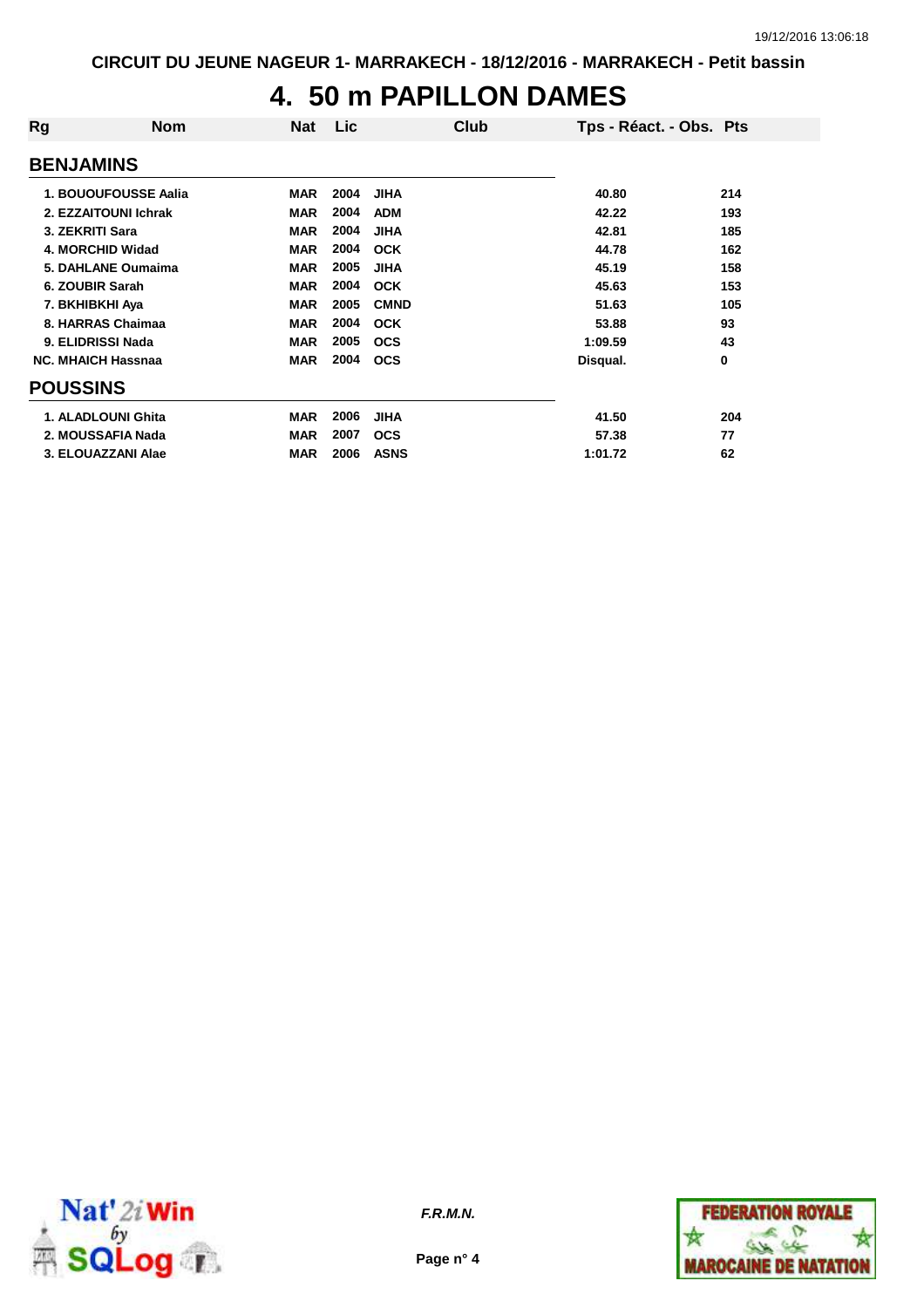# **5. 100 m NAGE LIBRE MESSIEURS**

| Rg | <b>Nom</b>                       | Nat        | Lic  |               | Club | Tps - Réact. - Obs. Pts |     |
|----|----------------------------------|------------|------|---------------|------|-------------------------|-----|
|    | <b>BENJAMINS</b>                 |            |      |               |      |                         |     |
|    | 1. NOURDINE Mohamed Adam         | MAR        | 2005 | <b>OCK</b>    |      | 1:14.22                 | 252 |
|    | 2. CHOUAIBI Mohamed Amine        | MAR        | 2004 | <b>ADM</b>    |      | 1:14.75                 | 247 |
|    | 3. REKHLA Zakaria                | MAR        | 2004 | <b>OCS</b>    |      | 1:15.94                 | 235 |
|    | 4. BOUIRIG Mehdi                 | MAR        | 2004 | <b>ADM</b>    |      | 1:16.84                 | 227 |
|    | 5. ELMARNI Mohamed Reda          | MAR        | 2004 | <b>OCS</b>    |      | 1:17.91                 | 218 |
|    | <b>6. BENLACHHAB Ali</b>         | MAR        | 2005 | <b>ASAMIN</b> |      | 1:19.94                 | 202 |
|    | 7. BENHIDA Yasser                | MAR        | 2005 | <b>ASAMIN</b> |      | 1:20.95                 | 194 |
|    | 8. ZOUBIR Yassine                | MAR        | 2004 | <b>OCK</b>    |      | 1:23.27                 | 178 |
|    | 9. ZARQUAN Iliass                | MAR        | 2005 | <b>JIHA</b>   |      | 1:23.72                 | 175 |
|    | 10. DIANI Aymane                 | MAR        | 2005 | <b>JIHA</b>   |      | 1:24.22                 | 172 |
|    | 11. OUAKSSIM Adam                | <b>MAR</b> | 2004 | <b>CMND</b>   |      | 1:25.31                 | 166 |
|    | <b>12. SAFOINE Anass</b>         | <b>MAR</b> | 2004 | <b>OCK</b>    |      | 1:25.98                 | 162 |
|    | 13. AMRI Soufiane                | <b>MAR</b> | 2005 | <b>ASAMIN</b> |      | 1:26.03                 | 162 |
|    | <b>14. CHAYED Youssef</b>        | <b>MAR</b> | 2005 | <b>JIHA</b>   |      | 1:27.89                 | 152 |
|    | <b>15. MEDIANE Mohammed</b>      | <b>MAR</b> | 2005 | <b>ADM</b>    |      | 1:27.97                 | 151 |
|    | 16. DAKI Rayane                  | <b>MAR</b> | 2005 | <b>OCK</b>    |      | 1:28.16                 | 150 |
|    | 17. SELLAFI Karim                | MAR        | 2005 | <b>OCK</b>    |      | 1:29.16                 | 145 |
|    | 18. LAHSINIA Ismail              | MAR        | 2004 | <b>OCK</b>    |      | 1:29.66                 | 143 |
|    | 19. SAKHI Taha                   | <b>MAR</b> | 2004 | <b>OCK</b>    |      | 1:29.88                 | 142 |
|    | 20. NAIT BRAHIM Ismail           | MAR        | 2004 | <b>OCS</b>    |      | 1:30.12                 | 141 |
|    | 21. HAFSY Saad                   | MAR        | 2004 | <b>ADM</b>    |      | 1:30.65                 | 138 |
|    | 22. ELBOUDALI Mohamed Ayoub      | <b>MAR</b> | 2004 | <b>JIHA</b>   |      | 1:30.95                 | 137 |
|    | 23. ZOUBIR Amine                 | <b>MAR</b> | 2004 | <b>OCK</b>    |      | 1:31.16                 | 136 |
|    | 24. JILALI Yassine               | <b>MAR</b> | 2004 | <b>JIHA</b>   |      | 1:32.13                 | 132 |
|    | 25. CHAHID Bader                 | <b>MAR</b> | 2004 | <b>JIHA</b>   |      | 1:32.47                 | 130 |
|    | 26. ABDOUH Jad                   | <b>MAR</b> | 2005 | <b>JIHA</b>   |      | 1:32.56                 | 130 |
|    | 27. GHANNAM Abdelghani           | <b>MAR</b> | 2005 | <b>CMND</b>   |      | 1:32.59                 | 130 |
|    | 27. SIBAOUI Haytam               | MAR        | 2005 | <b>KACM</b>   |      | 1:32.59                 | 130 |
|    | 29. KHALIL Adam                  | MAR        | 2005 | <b>JIHA</b>   |      | 1:32.65                 | 129 |
|    | 30. AMARIR Yahya                 | MAR        | 2004 | <b>KACM</b>   |      | 1:33.06                 | 128 |
|    | 31. BOUCHOUK Houssam             | MAR        | 2004 | <b>ASNS</b>   |      | 1:33.83                 | 124 |
|    | 32. OUAHI Ayman Mahmoud          | MAR        | 2004 | <b>ASNS</b>   |      | 1:34.53                 | 122 |
|    | 33. KHIYAT Taha Mohammed         | MAR        | 2004 | <b>ASNS</b>   |      | 1:34.81                 | 121 |
|    | 34. MAFTAH EL KASSIMY Taha       | <b>MAR</b> | 2005 | <b>ADM</b>    |      | 1:35.25                 | 119 |
|    | 35. JEBLI Soufiane               | MAR        | 2004 | <b>OCK</b>    |      | 1:35.47                 | 118 |
|    | 36. ENNAZIHI Ossama              | <b>MAR</b> | 2005 | <b>OCS</b>    |      | 1:36.97                 | 113 |
|    | <b>37. CHERGUI MOUANE Mehdi</b>  | <b>MAR</b> | 2005 | <b>ASNS</b>   |      | 1:38.09                 | 109 |
|    | <b>38. BOURAIS Ismail</b>        | MAR        | 2004 | <b>ADM</b>    |      | 1:40.25                 | 102 |
|    | 39. OUARMASSI Brahim             | <b>MAR</b> | 2005 | <b>JIHA</b>   |      | 1:42.46                 | 95  |
|    | 40. BARDACH Nissam               | <b>MAR</b> | 2004 | <b>KACM</b>   |      | 1:42.75                 | 95  |
|    | 41. QUITAR Mohamed               | <b>MAR</b> | 2005 | <b>ADM</b>    |      | 1:44.84                 | 89  |
|    | 42. SORY Ziyad                   | MAR        | 2004 | <b>ADM</b>    |      | 1:51.19                 | 75  |
|    | 43. AL BAKRACHI Yasser           | MAR        | 2004 | <b>CKM</b>    |      | 1:52.95                 | 71  |
|    | 44. ELKHABYR Abdessamad          | MAR        | 2005 | <b>ASNS</b>   |      | 2:03.05                 | 55  |
|    | 45. ERRAKIBI Adnane              | MAR        | 2005 | <b>KACM</b>   |      | 2:09.44                 | 47  |
|    | <b>NC. HORMI Amine</b>           | MAR        | 2004 | <b>JIHA</b>   |      | Frf n.d.                |     |
|    | <b>NC. LAARIBYA Mohamed Alaa</b> | MAR        | 2005 | <b>JIHA</b>   |      | Frf n.d.                |     |
|    | <b>NC. BAHMOUCH Rayane</b>       | MAR        | 2005 | <b>KACM</b>   |      | Frf n.d.                |     |
|    | <b>NC. BNITTO Mouad</b>          | MAR        | 2004 | <b>KACM</b>   |      | Frf n.d.                |     |
|    | <b>NC. KANABA Mohssine</b>       | MAR        | 2005 | <b>KACM</b>   |      | Frf n.d.                |     |
|    | NC. JOAQUIN Martinez Boutebaa    | <b>MAR</b> | 2005 | KACM          |      | Frf n.d.                |     |
|    | <b>NC. BAATOCH Ziyad</b>         | <b>MAR</b> | 2004 | <b>OCS</b>    |      | Frf n.d.                |     |
|    | <b>NC. EL ALAMI Ismail</b>       | <b>MAR</b> | 2005 | <b>ADM</b>    |      | Dsq FD                  | 0   |



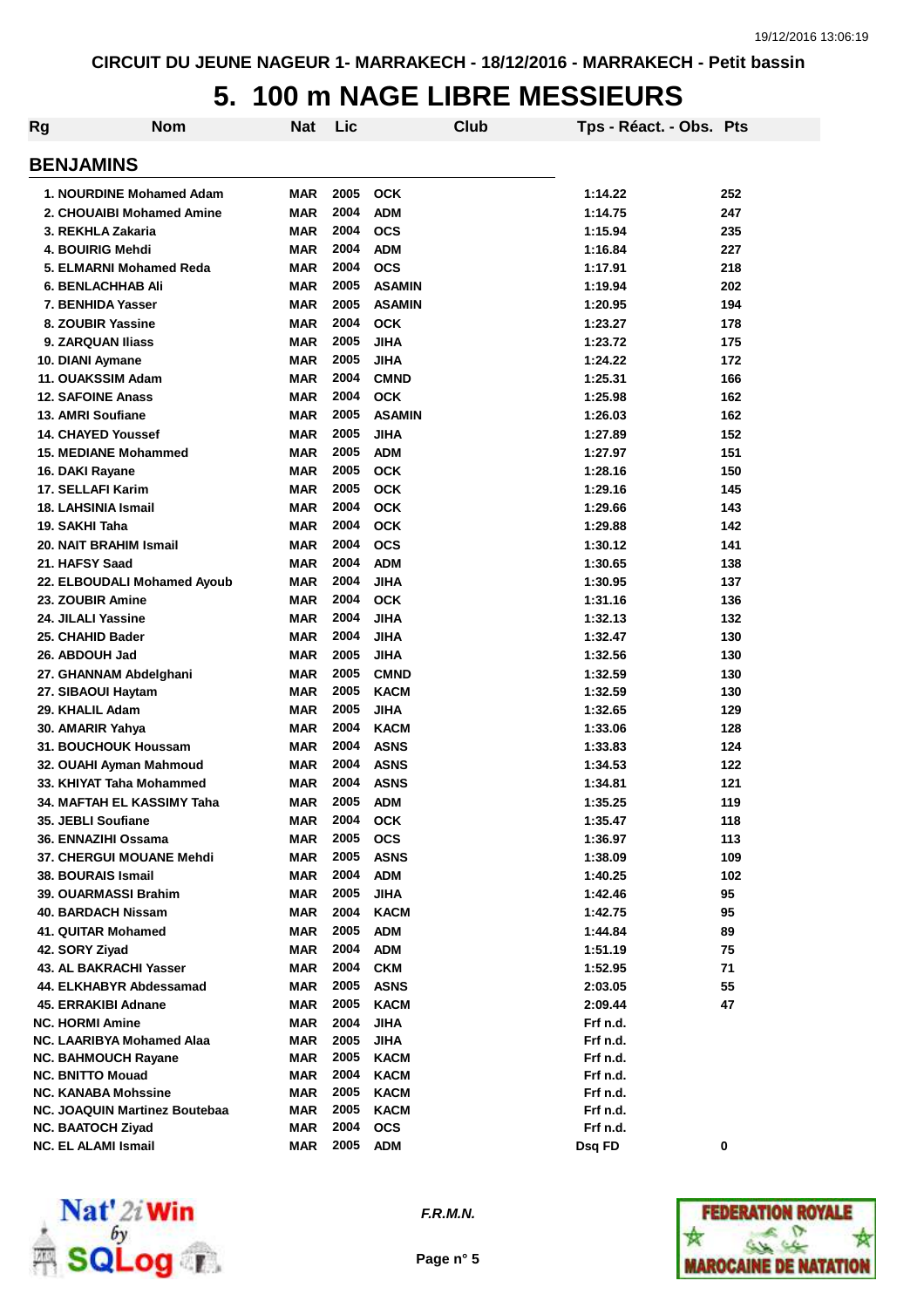# **6. 100 m NAGE LIBRE DAMES**

| Rg | <b>Nom</b>                       | <b>Nat</b> | Lic  | <b>Club</b>   | Tps - Réact. - Obs. Pts |     |
|----|----------------------------------|------------|------|---------------|-------------------------|-----|
|    | <b>BENJAMINS</b>                 |            |      |               |                         |     |
|    | 1. ZOUBIR Sarah                  | <b>MAR</b> | 2004 | <b>OCK</b>    | 1:22.13                 | 254 |
|    | 2. RAKIK Malak                   | <b>MAR</b> | 2004 | <b>JIHA</b>   | 1:22.42                 | 252 |
|    | 3. ED DRIEF Sarah                | <b>MAR</b> | 2004 | <b>KACM</b>   | 1:24.53                 | 233 |
|    | <b>4. UHAMMOUCH Oumaima</b>      | <b>MAR</b> | 2005 | <b>ADM</b>    | 1:24.56                 | 233 |
|    | 5. SIHAMI Imane                  | <b>MAR</b> | 2004 | <b>OCK</b>    | 1:25.23                 | 228 |
|    | 6. CHAFIQ Wiaam                  | <b>MAR</b> | 2004 | <b>OCS</b>    | 1:25.75                 | 223 |
|    | 7. ES SAMAKI Douaa               | <b>MAR</b> | 2004 | <b>OCK</b>    | 1:26.22                 | 220 |
|    | 8. YAHI Nada                     | <b>MAR</b> | 2004 | <b>ADM</b>    | 1:27.67                 | 209 |
|    | 9. MORCHID Widad                 | <b>MAR</b> | 2004 | <b>OCK</b>    | 1:28.17                 | 206 |
|    | 10. KHRISS Safaa                 | <b>MAR</b> | 2004 | <b>ASAMIN</b> | 1:28.25                 | 205 |
|    | 11. LHASSAR Wiam                 | <b>MAR</b> | 2004 | <b>OCS</b>    | 1:29.06                 | 199 |
|    | <b>12. ECHAFAKI Widad</b>        | <b>MAR</b> | 2004 | <b>ADM</b>    | 1:29.41                 | 197 |
|    | <b>13. EZZAITOUNI Ichrak</b>     | <b>MAR</b> | 2004 | <b>ADM</b>    | 1:30.19                 | 192 |
|    | <b>14. LAHOUIRI Bachair</b>      | <b>MAR</b> | 2005 | <b>OCK</b>    | 1:31.32                 | 185 |
|    | <b>15. AOUFOUCHI Hiba</b>        | <b>MAR</b> | 2004 | <b>OCK</b>    | 1:31.50                 | 184 |
|    | 16. BKHIBKHI Aya                 | <b>MAR</b> | 2005 | <b>CMND</b>   | 1:33.95                 | 170 |
|    | 17. JEBRIL Camelia               | <b>MAR</b> | 2004 | <b>OCS</b>    | 1:35.66                 | 161 |
|    | 18. AZZA Hanane                  | <b>MAR</b> | 2004 | <b>ADM</b>    | 1:39.31                 | 144 |
|    | 19. HARRAS Chaimaa               | <b>MAR</b> | 2004 | <b>OCK</b>    | 1:39.66                 | 142 |
|    | 20. KAMAL Sara                   | <b>MAR</b> | 2005 | <b>ASNS</b>   | 1:43.78                 | 126 |
|    | 21. MEDIANE Wiam                 | <b>MAR</b> | 2005 | <b>ADM</b>    | 1:58.53                 | 84  |
|    | 22. BOURAIS Khadija              | <b>MAR</b> | 2005 | <b>ADM</b>    | 2:02.03                 | 77  |
|    | 23. BATTOU Kawtar                | <b>MAR</b> | 2004 | <b>ADM</b>    | 2:13.91                 | 58  |
|    | <b>NC. BARAKAT Nora</b>          | <b>MAR</b> | 2005 | <b>ADM</b>    | Frf n.d.                |     |
|    | <b>NC. BOUMMANE Ines</b>         | <b>MAR</b> | 2004 | <b>JIHA</b>   | Frf n.d.                |     |
|    | <b>NC. EZ-ZAKY Iman</b>          | <b>MAR</b> | 2004 | <b>KACM</b>   | Frf n.d.                |     |
|    | <b>NC. QJAOUJ Aya</b>            | <b>MAR</b> | 2005 | <b>ASNS</b>   | Frf n.d.                |     |
|    | <b>NC. CHOUFANE Nour Elhouda</b> | <b>MAR</b> | 2005 | <b>ASNS</b>   | <b>\bandon</b>          | 0   |
|    | <b>NC. ANKA SOUBAAI Doha</b>     | <b>MAR</b> | 2004 | <b>KACM</b>   | Dsq FD                  | 0   |



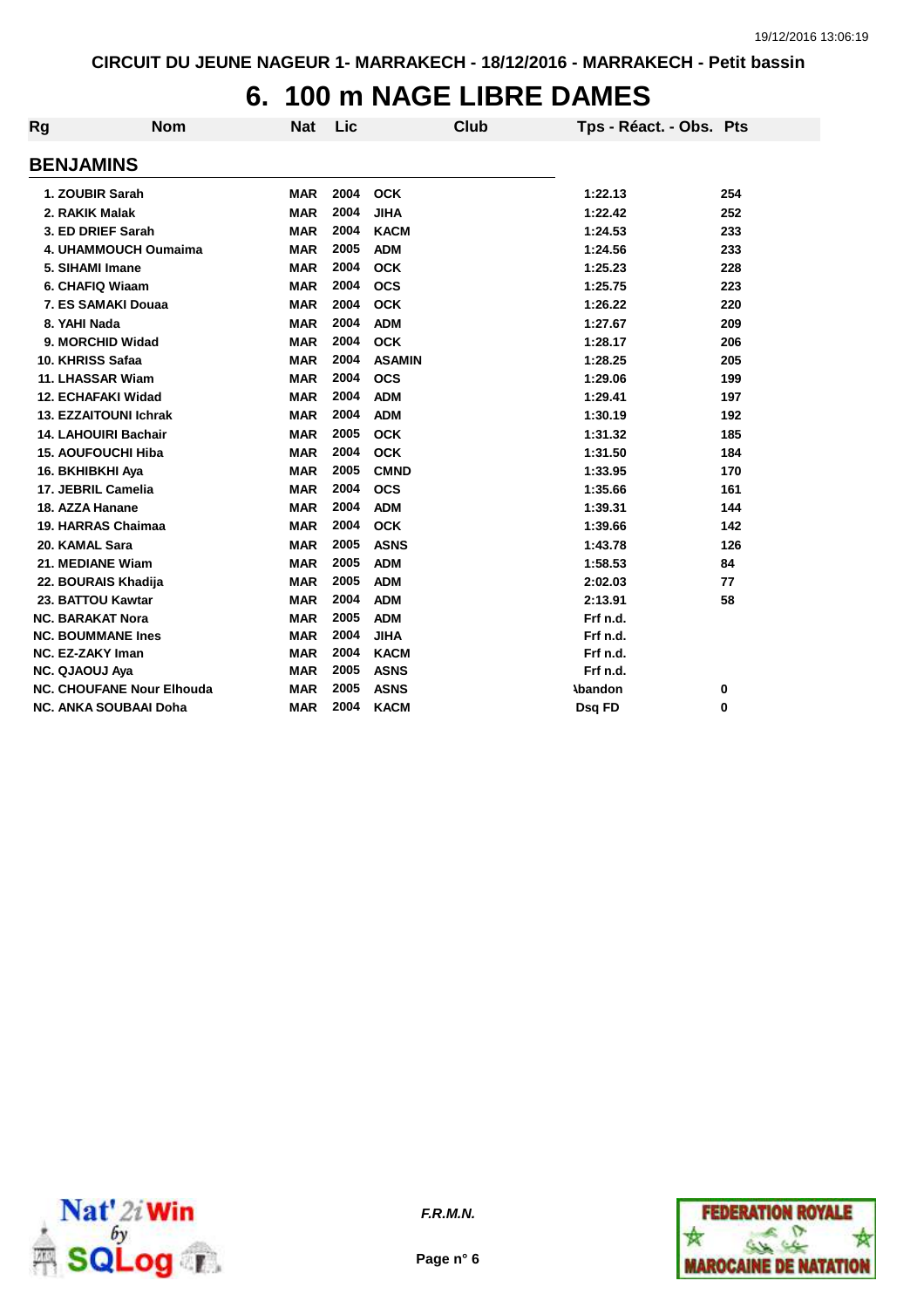# **7. 50 m NAGE LIBRE MESSIEURS**

| Rg | <b>Nom</b>                      | <b>Nat</b> | Lic  |               | Club | Tps - Réact. - Obs. Pts |     |
|----|---------------------------------|------------|------|---------------|------|-------------------------|-----|
|    | <b>POUSSINS</b>                 |            |      |               |      |                         |     |
|    | 1. MOUHACHIM EI Mehdi           | <b>MAR</b> | 2006 | <b>JIHA</b>   |      | 34.72                   | 218 |
|    | 2. TABIT Hamza                  | <b>MAR</b> | 2006 | <b>ASAMIN</b> |      | 35.73                   | 200 |
|    | 3. ZAGRI Yahya                  | <b>MAR</b> | 2006 | <b>ADM</b>    |      | 36.31                   | 191 |
|    | 4. EL MOUMI Nabil               | <b>MAR</b> | 2006 | <b>JIHA</b>   |      | 36.63                   | 186 |
|    | 5. BENGUIRA Mouad               | <b>MAR</b> | 2006 | <b>KACM</b>   |      | 37.38                   | 175 |
|    | 6. BOUCHANE Mohamed Taha        | <b>MAR</b> | 2006 | <b>ADM</b>    |      | 37.56                   | 172 |
|    | 7. BENAZZOUZ Ahmed              | <b>MAR</b> | 2006 | <b>OCS</b>    |      | 37.81                   | 169 |
|    | 8. ELYOUSFI Saad                | <b>MAR</b> | 2006 | <b>ADM</b>    |      | 38.38                   | 161 |
|    | 9. HAZZEM Mohamed Aymane        | <b>MAR</b> | 2007 | <b>JIHA</b>   |      | 38.91                   | 155 |
|    | 10. AMRI Omar                   | <b>MAR</b> | 2007 | <b>ASAMIN</b> |      | 39.23                   | 151 |
|    | 11. BENHIDA Abdelouahab         | <b>MAR</b> | 2007 | <b>ASAMIN</b> |      | 40.78                   | 134 |
|    | 12. BENRBIB Houssam             | <b>MAR</b> | 2006 | <b>OCS</b>    |      | 41.78                   | 125 |
|    | 13. LAMZOUGUI IIyass            | <b>MAR</b> | 2007 | <b>JIHA</b>   |      | 41.79                   | 125 |
|    | 14. ELJAZOULI Elias             | <b>MAR</b> | 2007 | <b>OCS</b>    |      | 42.06                   | 122 |
|    | 15. MOUTAI Mohamed Dya Eddine   | <b>MAR</b> | 2007 | <b>JIHA</b>   |      | 42.59                   | 118 |
|    | 16. SALEHI Adam                 | <b>MAR</b> | 2006 | <b>JIHA</b>   |      | 42.72                   | 117 |
|    | 17. BENHELOU Rayane             | <b>MAR</b> | 2006 | <b>ADM</b>    |      | 42.95                   | 115 |
|    | <b>18. KOHAILA Hamza</b>        | <b>MAR</b> | 2007 | <b>ADM</b>    |      | 43.03                   | 114 |
|    | <b>19. SOUHAIB Yassir</b>       | <b>MAR</b> | 2006 | <b>CMND</b>   |      | 44.41                   | 104 |
|    | 20. AGOURAM Adam                | <b>MAR</b> | 2006 | <b>CMND</b>   |      | 44.73                   | 102 |
|    | 21. BENNIS Mohamed Amine        | <b>MAR</b> | 2006 | <b>ADM</b>    |      | 44.91                   | 100 |
|    | 22. BOUOUFOUSS Haitame          | <b>MAR</b> | 2007 | <b>JIHA</b>   |      | 45.09                   | 99  |
|    | 23. ELFALI Mehdi                | <b>MAR</b> | 2007 | <b>JIHA</b>   |      | 45.72                   | 95  |
|    | 24. KELLA Mohamed               | <b>MAR</b> | 2007 | <b>ADM</b>    |      | 46.61                   | 90  |
|    | 25. DRIBI ALAOUI Abdoullah      | <b>MAR</b> | 2006 | <b>ASNS</b>   |      | 47.91                   | 83  |
|    | 26. BOUABOULA Almakki           | <b>MAR</b> | 2006 | <b>KACM</b>   |      | 52.44                   | 63  |
|    | 27. AIT ZIDANE Reda             | <b>MAR</b> | 2007 | <b>KACM</b>   |      | 53.41                   | 60  |
|    | 28. LALAOUI Moulay Omar         | <b>MAR</b> | 2007 | <b>JIHA</b>   |      | 54.64                   | 56  |
|    | 29. KHADROUF Zayd               | <b>MAR</b> | 2007 | <b>ADM</b>    |      | 55.25                   | 54  |
|    | 30. OUAHI Assaad Nour           | <b>MAR</b> | 2007 | <b>ASNS</b>   |      | 56.98                   | 49  |
|    | 31. PALAMINO Adam               | <b>MAR</b> | 2006 | <b>ASNS</b>   |      | 1:10.52                 | 26  |
|    | <b>NC. EL KHALQI Hamza</b>      | <b>MAR</b> | 2006 | <b>JIHA</b>   |      | Frf n.d.                |     |
|    | <b>NC. HORMI Anis</b>           | <b>MAR</b> | 2006 | <b>JIHA</b>   |      | Frf n.d.                |     |
|    | NC. CHALAK Hassan               | <b>MAR</b> | 2007 | JIHA          |      | Frf n.d.                |     |
|    | NC. AMOTFI Mohamed Elghali      | MAR        | 2007 | <b>KACM</b>   |      | Frf n.d.                |     |
|    | NC. EL BOUCHARI Mahdi           | <b>MAR</b> | 2006 | <b>KACM</b>   |      | Frf n.d.                |     |
|    | <b>NC. CHAKIR Ismail</b>        | <b>MAR</b> | 2006 | <b>KACM</b>   |      | Frf n.d.                |     |
|    | <b>NC. BENCHLIKHA Youssef</b>   | MAR        | 2006 | <b>ADM</b>    |      | Frf n.d.                |     |
|    | <b>NC. SAADOUNE Hassan</b>      | <b>MAR</b> | 2007 | <b>ADM</b>    |      | Frf n.d.                |     |
|    | <b>NC. CHOUAIBI Saif Eddine</b> | <b>MAR</b> | 2006 | <b>ADM</b>    |      | Dsq FD                  | 0   |
|    | <b>NC. BOUHMALA Issam</b>       | <b>MAR</b> | 2007 | <b>OCS</b>    |      | Dsq FD                  | 0   |





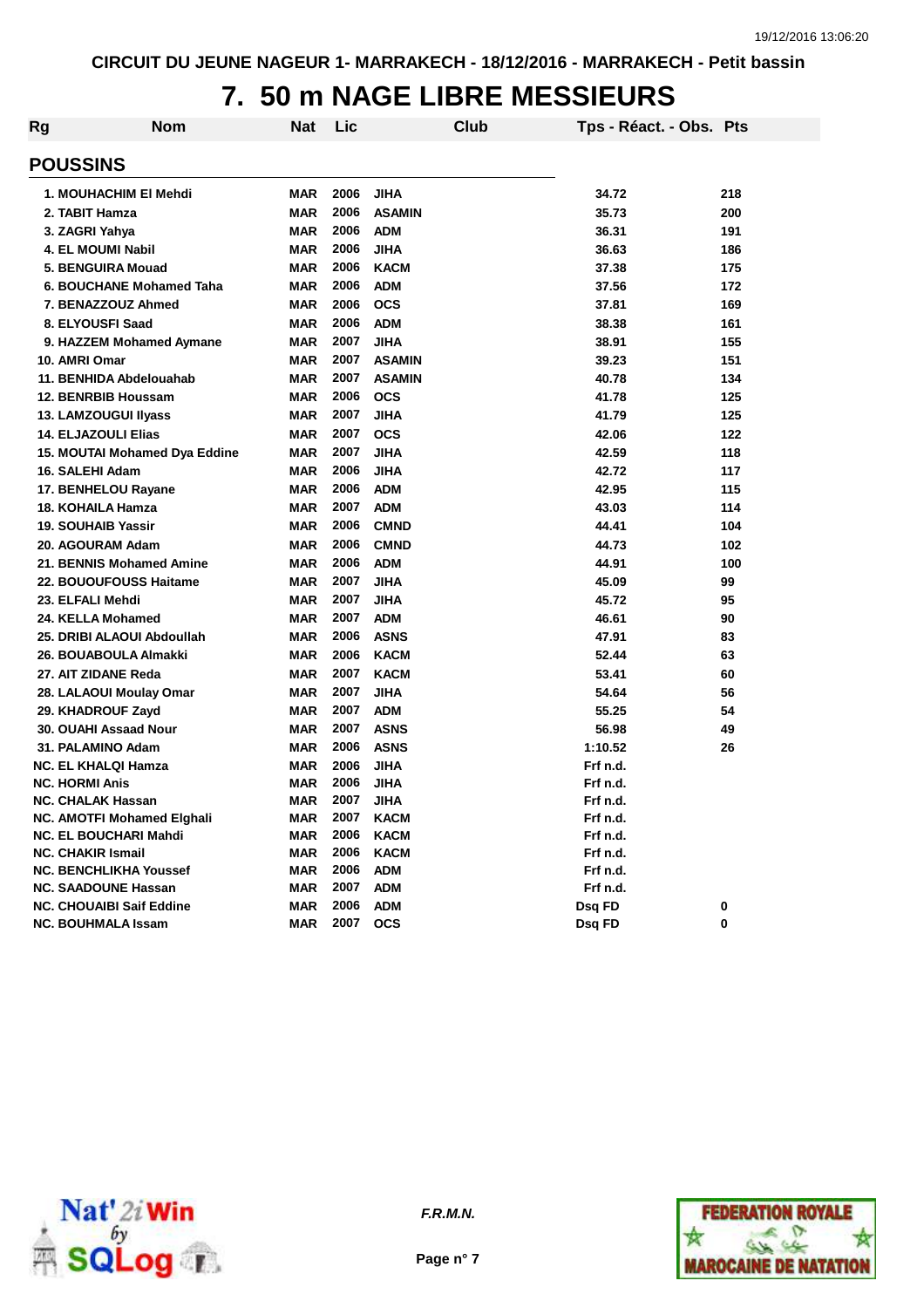### **8. 50 m NAGE LIBRE DAMES**

| Rg | <b>Nom</b>                           | <b>Nat</b> | Lic  | Club          | Tps - Réact. - Obs. Pts |     |
|----|--------------------------------------|------------|------|---------------|-------------------------|-----|
|    | <b>POUSSINS</b>                      |            |      |               |                         |     |
|    | 1. ALADLOUNI Ghita                   | <b>MAR</b> | 2006 | <b>JIHA</b>   | 34.84                   | 316 |
|    | 2. LEZREK Douaa                      | <b>MAR</b> | 2006 | <b>JIHA</b>   | 35.81                   | 291 |
|    | 3. LACOMBE Sarah                     | <b>MAR</b> | 2007 | <b>JIHA</b>   | 36.03                   | 285 |
|    | <b>4. MESLOUH Malak</b>              | <b>MAR</b> | 2006 | <b>ADM</b>    | 37.04                   | 263 |
|    | 5. EL OUADIH Lina                    | <b>MAR</b> | 2006 | <b>JIHA</b>   | 37.91                   | 245 |
|    | 6. SAOUI Wiam                        | <b>MAR</b> | 2006 | <b>ASAMIN</b> | 39.42                   | 218 |
|    | 7. RIFAI Aya                         | <b>MAR</b> | 2007 | <b>ASAMIN</b> | 39.94                   | 209 |
|    | 8. BOURZI Lina                       | <b>MAR</b> | 2007 | <b>ASAMIN</b> | 40.56                   | 200 |
|    | 9. EL MACHFOU Ilham                  | <b>MAR</b> | 2007 | <b>JIHA</b>   | 41.03                   | 193 |
|    | 10. EL HAMDANI Rahma                 | <b>MAR</b> | 2007 | <b>JIHA</b>   | 41.04                   | 193 |
|    | 11. BCHIRI Aya                       | <b>MAR</b> | 2006 | <b>ADM</b>    | 41.66                   | 184 |
|    | 12. LAMOURI Hiba                     | <b>MAR</b> | 2007 | <b>JIHA</b>   | 41.81                   | 182 |
|    | 13. ELOUAZZANI Aya                   | <b>MAR</b> | 2006 | <b>OCS</b>    | 42.02                   | 180 |
|    | 14. MAHJOUBI Joulane                 | <b>MAR</b> | 2007 | <b>ASAMIN</b> | 42.31                   | 176 |
|    | <b>15. CHBALY Sara</b>               | <b>MAR</b> | 2006 | <b>JIHA</b>   | 43.54                   | 161 |
|    | 16. MOUSSAFIA Nada                   | <b>MAR</b> | 2007 | <b>OCS</b>    | 43.80                   | 159 |
|    | <b>17. BARGAOUI Acil</b>             | <b>MAR</b> | 2006 | <b>ADM</b>    | 44.67                   | 149 |
|    | 18. AADAD Sarah                      | <b>MAR</b> | 2007 | <b>CMND</b>   | 45.84                   | 138 |
|    | 19. AZNAKI Diyaa                     | <b>MAR</b> | 2006 | <b>OCS</b>    | 46.94                   | 129 |
|    | 20. ELOUAZZANI Alae                  | <b>MAR</b> | 2006 | <b>ASNS</b>   | 49.59                   | 109 |
|    | 21. BENGHEDIFA Yassmine              | <b>MAR</b> | 2007 | <b>ADM</b>    | 51.41                   | 98  |
|    | 22. OKKELI Manal                     | <b>MAR</b> | 2007 | <b>KACM</b>   | 54.76                   | 81  |
|    | 23. NAJAHI Aya                       | <b>MAR</b> | 2006 | <b>ASNS</b>   | 54.97                   | 80  |
|    | 24. BATTOU Lina                      | <b>MAR</b> | 2006 | <b>ADM</b>    | 56.07                   | 75  |
|    | <b>NC. EL HILALI Houda</b>           | <b>MAR</b> | 2007 | <b>KACM</b>   | Frf n.d.                |     |
|    | <b>NC. MAFTAH EL KASSIMY Chaimaa</b> | <b>MAR</b> | 2006 | <b>ADM</b>    | Disqual.                | 0   |





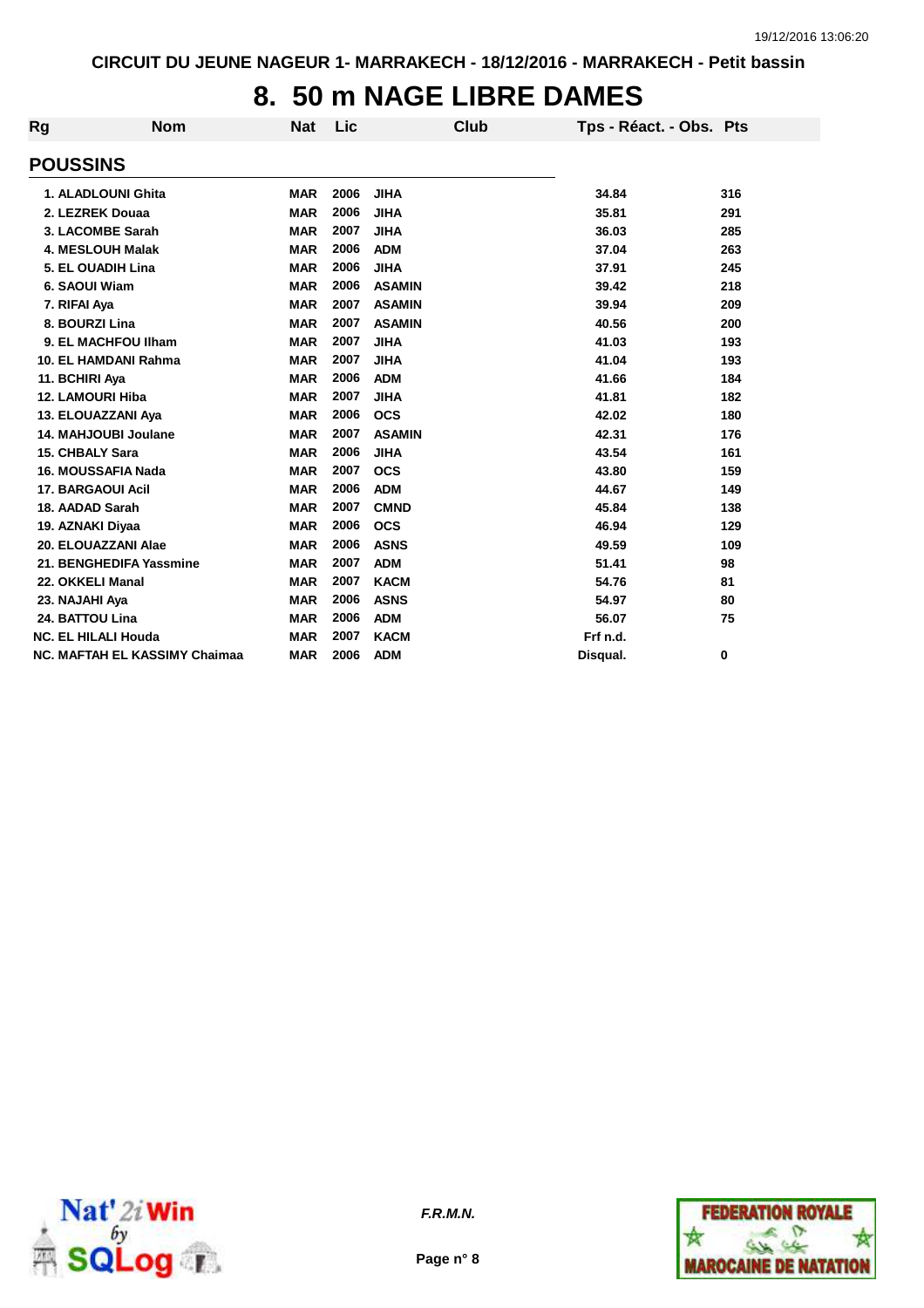## **9. 200 m 4 NAGES MESSIEURS**

| Rg               | Nom                        | <b>Nat</b> | <b>Lic</b> | Club        | Tps - Réact. - Obs. Pts |     |
|------------------|----------------------------|------------|------------|-------------|-------------------------|-----|
| <b>BENJAMINS</b> |                            |            |            |             |                         |     |
|                  | 1. BOUIRIG Mehdi           | <b>MAR</b> | 2004       | <b>ADM</b>  | 3:15.19                 | 201 |
|                  | 2. OUNACEUR Ahmed Amine    | <b>MAR</b> | 2004       | <b>CMND</b> | 3:25.97                 | 171 |
|                  | 3. OURTANE Haitam Safouane | <b>MAR</b> | 2005       | <b>CMND</b> | 4:06.20                 | 100 |
| <b>POUSSINS</b>  |                            |            |            |             |                         |     |
|                  | NC. BOUCHANE Mohamed Taha  | <b>MAR</b> | 2006       | <b>ADM</b>  | Disqual.                | 0   |



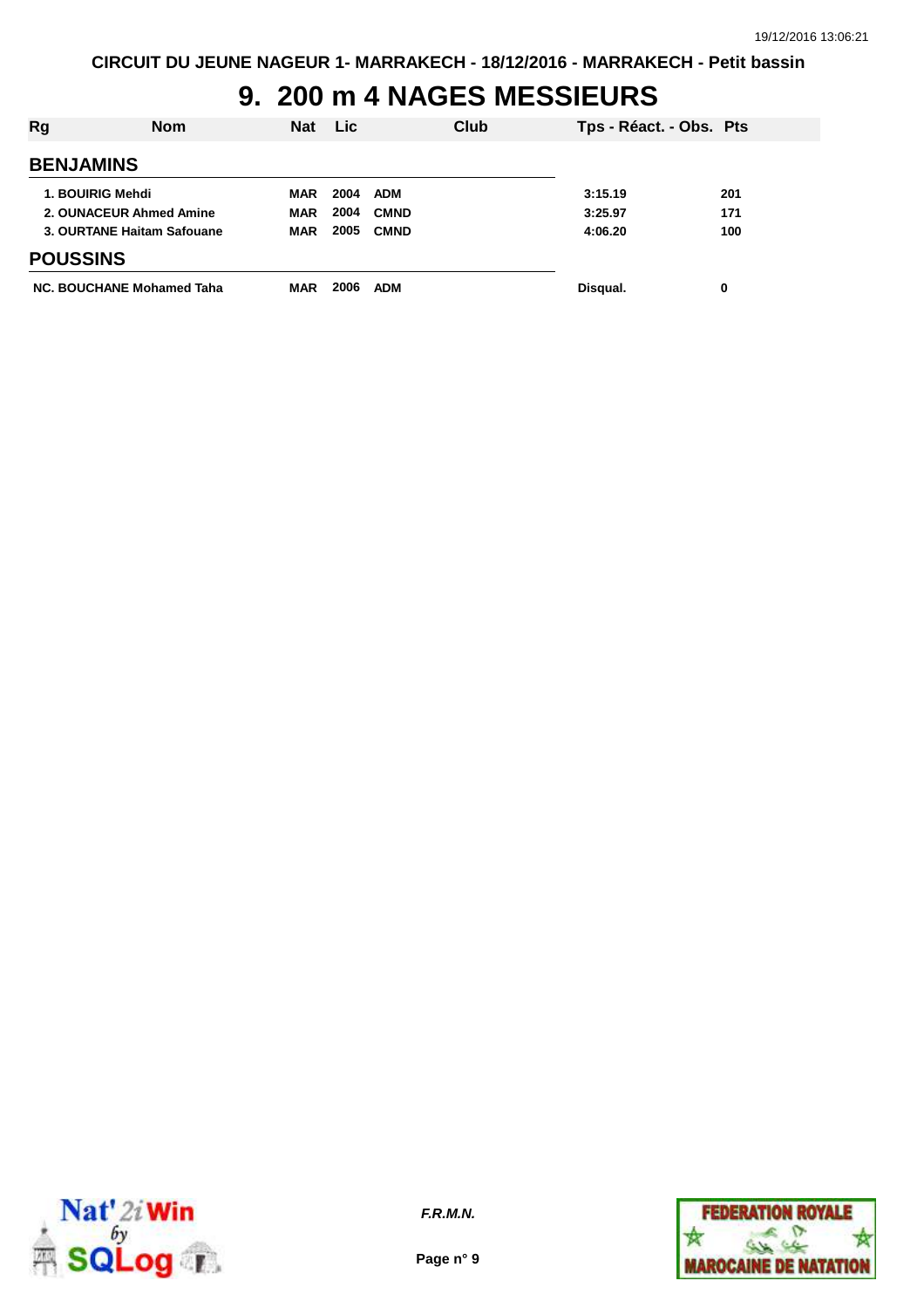## **10. 400 m NAGE LIBRE MESSIEURS**

| Rg                       | Nom | <b>Nat</b> | <b>Lic</b> | Club          | Tps - Réact. - Obs. Pts |     |
|--------------------------|-----|------------|------------|---------------|-------------------------|-----|
| <b>BENJAMINS</b>         |     |            |            |               |                         |     |
| <b>1. BENLACHHAB Ali</b> |     | <b>MAR</b> | 2005       | <b>ASAMIN</b> | 5:48.54                 | 251 |
| 2. NOURDINE Mohamed Adam |     | <b>MAR</b> | 2005       | <b>OCK</b>    | 5:51.88                 | 244 |
| 3. BENHIDA Yasser        |     | <b>MAR</b> | 2005       | <b>ASAMIN</b> | 6:04.97                 | 219 |
| 4. ZOUBIR Yassine        |     | <b>MAR</b> |            | 2004 OCK      | 6:29.25                 | 180 |
| 5. ZOUBIR Amine          |     | <b>MAR</b> | 2004       | <b>OCK</b>    | 6:46.22                 | 159 |
| 6. DAKI Rayane           |     | <b>MAR</b> | 2005       | <b>OCK</b>    | 7:03.00                 | 140 |
| <b>7. SAFOINE Anass</b>  |     | <b>MAR</b> | 2004       | OCK           | 7:15.95                 | 128 |
| 8. JEBLI Soufiane        |     | <b>MAR</b> | 2004       | OCK           | 7:46.39                 | 105 |



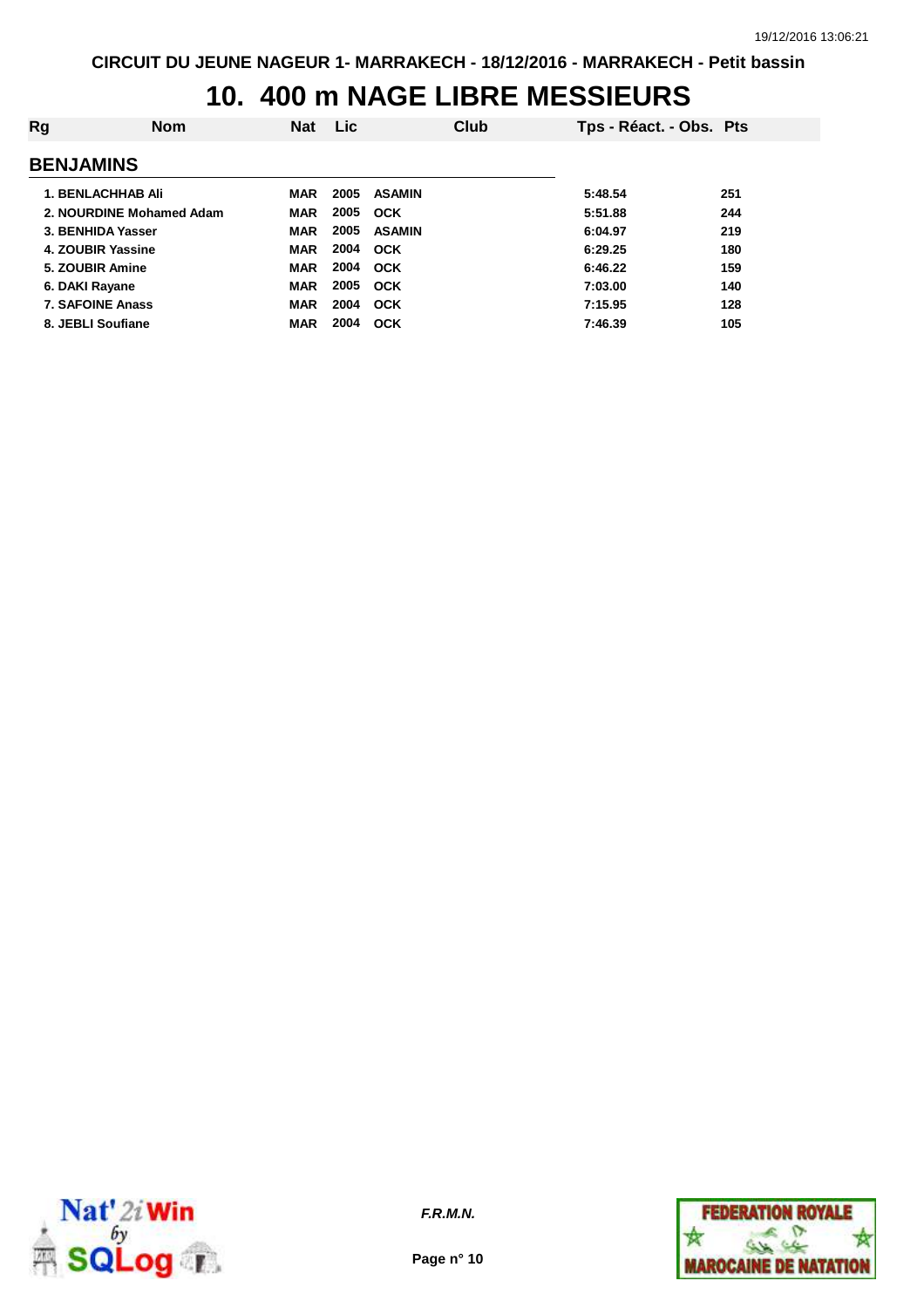# **11. 200 m NAGE LIBRE MESSIEURS**

| Rg<br><b>Nom</b>          | <b>Nat</b> | <b>Lic</b> |             | Club | Tps - Réact. - Obs. Pts |     |
|---------------------------|------------|------------|-------------|------|-------------------------|-----|
| <b>POUSSINS</b>           |            |            |             |      |                         |     |
| 1. TABIT Hamza            | <b>MAR</b> |            | 2006 ASAMIN |      | 2:45.20                 | 235 |
| 2. ELYOUSFI Saad          | <b>MAR</b> | 2006       | <b>ADM</b>  |      | 3:04.77                 | 168 |
| 3. ZAGRI Yahya            | <b>MAR</b> | 2006       | <b>ADM</b>  |      | 3:09.44                 | 156 |
| 4. DRIBI ALAOUI Abdoullah | <b>MAR</b> | 2006       | <b>ASNS</b> |      | 4:12.66                 | 65  |



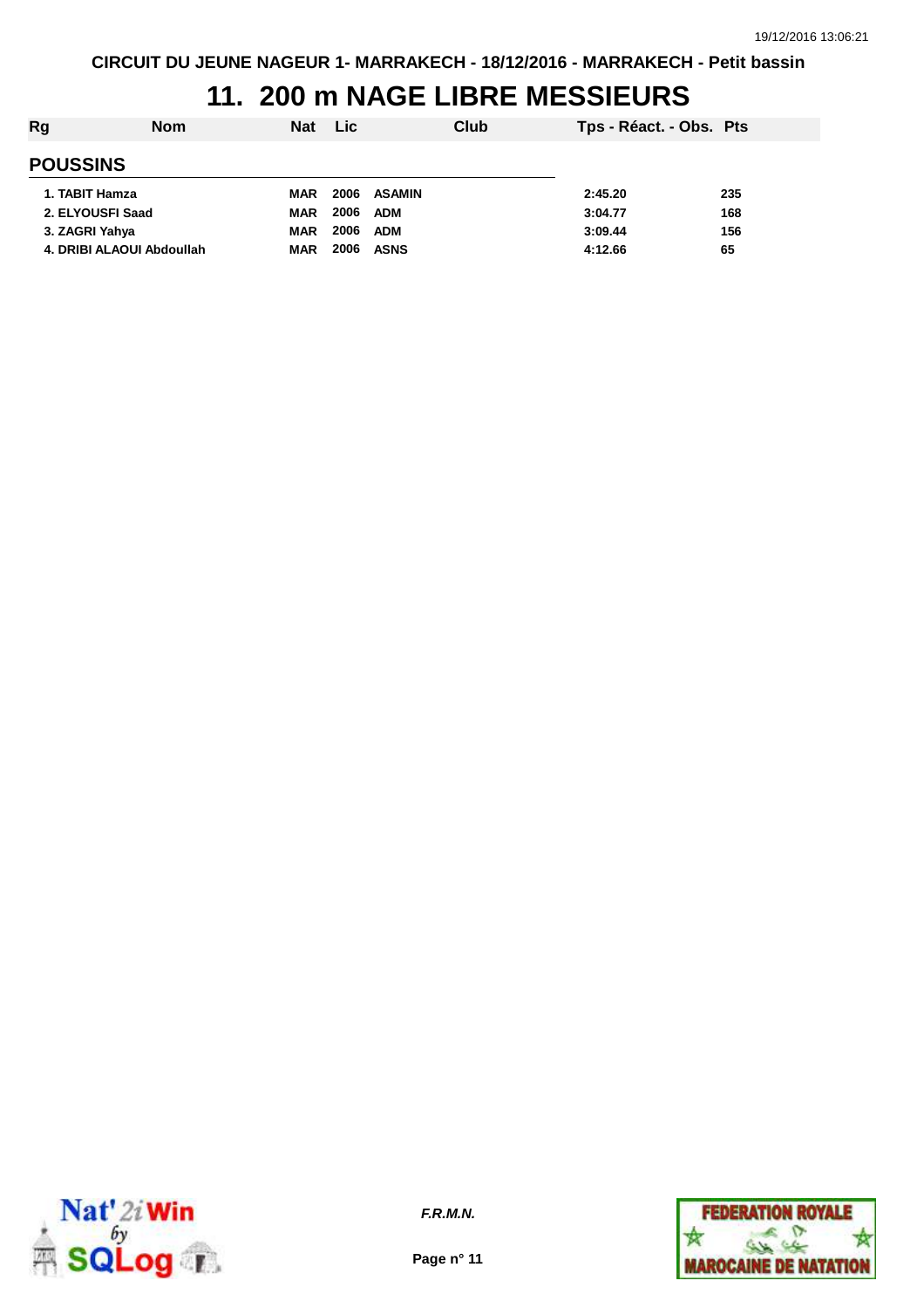### **12. 50 m DOS DAMES**

| Rg | <b>Nom</b>                           | Nat        | Lic  |               | <b>Club</b> | Tps - Réact. - Obs. Pts |     |
|----|--------------------------------------|------------|------|---------------|-------------|-------------------------|-----|
|    | <b>BENJAMINS</b>                     |            |      |               |             |                         |     |
|    | 1. BOUOUFOUSSE Aalia                 | <b>MAR</b> | 2004 | <b>JIHA</b>   |             | 41.19                   | 283 |
|    | 2. ZEKRITI Sara                      | <b>MAR</b> | 2004 | <b>JIHA</b>   |             | 42.26                   | 262 |
|    | 3. LHASSAR Wiam                      | <b>MAR</b> | 2004 | <b>OCS</b>    |             | 42.85                   | 251 |
|    | 4. DAHLANE Oumaima                   | <b>MAR</b> | 2005 | <b>JIHA</b>   |             | 43.48                   | 241 |
|    | 5. CHAFIQ Wiaam                      | <b>MAR</b> | 2004 | <b>OCS</b>    |             | 43.66                   | 238 |
|    | 6. UHAMMOUCH Oumaima                 | <b>MAR</b> | 2005 | <b>ADM</b>    |             | 45.78                   | 206 |
|    | 7. KHRISS Safaa                      | <b>MAR</b> | 2004 | <b>ASAMIN</b> |             | 47.75                   | 182 |
|    | 8. AOUFOUCHI Hiba                    | <b>MAR</b> | 2004 | <b>OCK</b>    |             | 47.98                   | 179 |
|    | 9. BKHIBKHI Islam                    | <b>MAR</b> | 2005 | <b>CMND</b>   |             | 48.38                   | 175 |
|    | <b>10. LAHOUIRI Bachair</b>          | <b>MAR</b> | 2005 | <b>OCK</b>    |             | 49.80                   | 160 |
|    | 11. JEBRIL Camelia                   | <b>MAR</b> | 2004 | <b>OCS</b>    |             | 50.22                   | 156 |
|    | 12. ECHAFAKI Widad                   | <b>MAR</b> | 2004 | <b>ADM</b>    |             | 51.94                   | 141 |
|    | 13. ANKA SOUBAAI Doha                | <b>MAR</b> | 2004 | <b>KACM</b>   |             | 53.88                   | 126 |
|    | 14. MIKOU Imane                      | <b>MAR</b> | 2005 | <b>ADM</b>    |             | 54.91                   | 119 |
|    | 15. AZZA Hanane                      | <b>MAR</b> | 2004 | <b>ADM</b>    |             | 55.84                   | 113 |
|    | <b>16. ELIDRISSI Nada</b>            | <b>MAR</b> | 2005 | <b>OCS</b>    |             | 56.88                   | 107 |
|    | 17. BATTOU Kawtar                    | <b>MAR</b> | 2004 | <b>ADM</b>    |             | 1:08.94                 | 60  |
|    | <b>NC. BARAKAT Nora</b>              | <b>MAR</b> | 2005 | <b>ADM</b>    |             | Frf n.d.                |     |
|    | <b>NC. EZ-ZAKY Iman</b>              | <b>MAR</b> | 2004 | <b>KACM</b>   |             | Frf n.d.                |     |
|    | <b>NC. QJAOUJ Aya</b>                | <b>MAR</b> | 2005 | <b>ASNS</b>   |             | Frf n.d.                |     |
|    | <b>NC. MEDIANE Wiam</b>              | <b>MAR</b> | 2005 | <b>ADM</b>    |             | Disqual.                | 0   |
|    | <b>NC. KAMAL Sara</b>                | <b>MAR</b> | 2005 | <b>ASNS</b>   |             | Disqual.                | 0   |
|    | <b>POUSSINS</b>                      |            |      |               |             |                         |     |
|    | 1. RIFAI Aya                         | <b>MAR</b> | 2007 | <b>ASAMIN</b> |             | 43.16                   | 246 |
|    | 2. LEZREK Douaa                      | <b>MAR</b> | 2006 | <b>JIHA</b>   |             | 45.20                   | 214 |
|    | 3. LACOMBE Sarah                     | <b>MAR</b> | 2007 | <b>JIHA</b>   |             | 46.31                   | 199 |
|    | <b>4. EL OUADIH Lina</b>             | <b>MAR</b> | 2006 | <b>JIHA</b>   |             | 46.47                   | 197 |
|    | 5. SAOUI Wiam                        | <b>MAR</b> | 2006 | <b>ASAMIN</b> |             | 46.56                   | 196 |
|    | 6. MESLOUH Malak                     | <b>MAR</b> | 2006 | <b>ADM</b>    |             | 48.91                   | 169 |
|    | <b>7. EL MACHFOU IIham</b>           | <b>MAR</b> | 2007 | <b>JIHA</b>   |             | 49.19                   | 166 |
|    | 8. MAHJOUBI Joulane                  | <b>MAR</b> | 2007 | <b>ASAMIN</b> |             | 51.50                   | 145 |
|    | 9. BOURZI Lina                       | <b>MAR</b> | 2007 | <b>ASAMIN</b> |             | 51.75                   | 143 |
|    | 10. CHBALY Sara                      | <b>MAR</b> | 2006 | <b>JIHA</b>   |             | 53.10                   | 132 |
|    | 11. ELOUAZZANI Aya                   | MAR        | 2006 | <b>OCS</b>    |             | 54.06                   | 125 |
|    | 12. LAMOURI Hiba                     | <b>MAR</b> | 2007 | <b>JIHA</b>   |             | 55.20                   | 117 |
|    | 13. MOUSSAFIA Nada                   | <b>MAR</b> | 2007 | <b>OCS</b>    |             | 55.34                   | 116 |
|    | <b>14. OKKELI Manal</b>              | <b>MAR</b> | 2007 | <b>KACM</b>   |             | 58.34                   | 99  |
|    | <b>15. BENGHEDIFA Yassmine</b>       | <b>MAR</b> | 2007 | <b>ADM</b>    |             | 1:00.38                 | 90  |
|    | 16. BATTOU Lina                      | <b>MAR</b> | 2006 | <b>ADM</b>    |             | 1:01.14                 | 86  |
|    | 17. AZNAKI Diyaa                     | <b>MAR</b> | 2006 | <b>OCS</b>    |             | 1:02.41                 | 81  |
|    | <b>18. BARGAOUI Acil</b>             | <b>MAR</b> | 2006 | <b>ADM</b>    |             | 1:09.13                 | 59  |
|    | <b>NC. EL HAMDANI Rahma</b>          | <b>MAR</b> | 2007 | <b>JIHA</b>   |             | Frf n.d.                |     |
|    | <b>NC. MAFTAH EL KASSIMY Chaimaa</b> | <b>MAR</b> | 2006 | <b>ADM</b>    |             | Disqual.                | 0   |



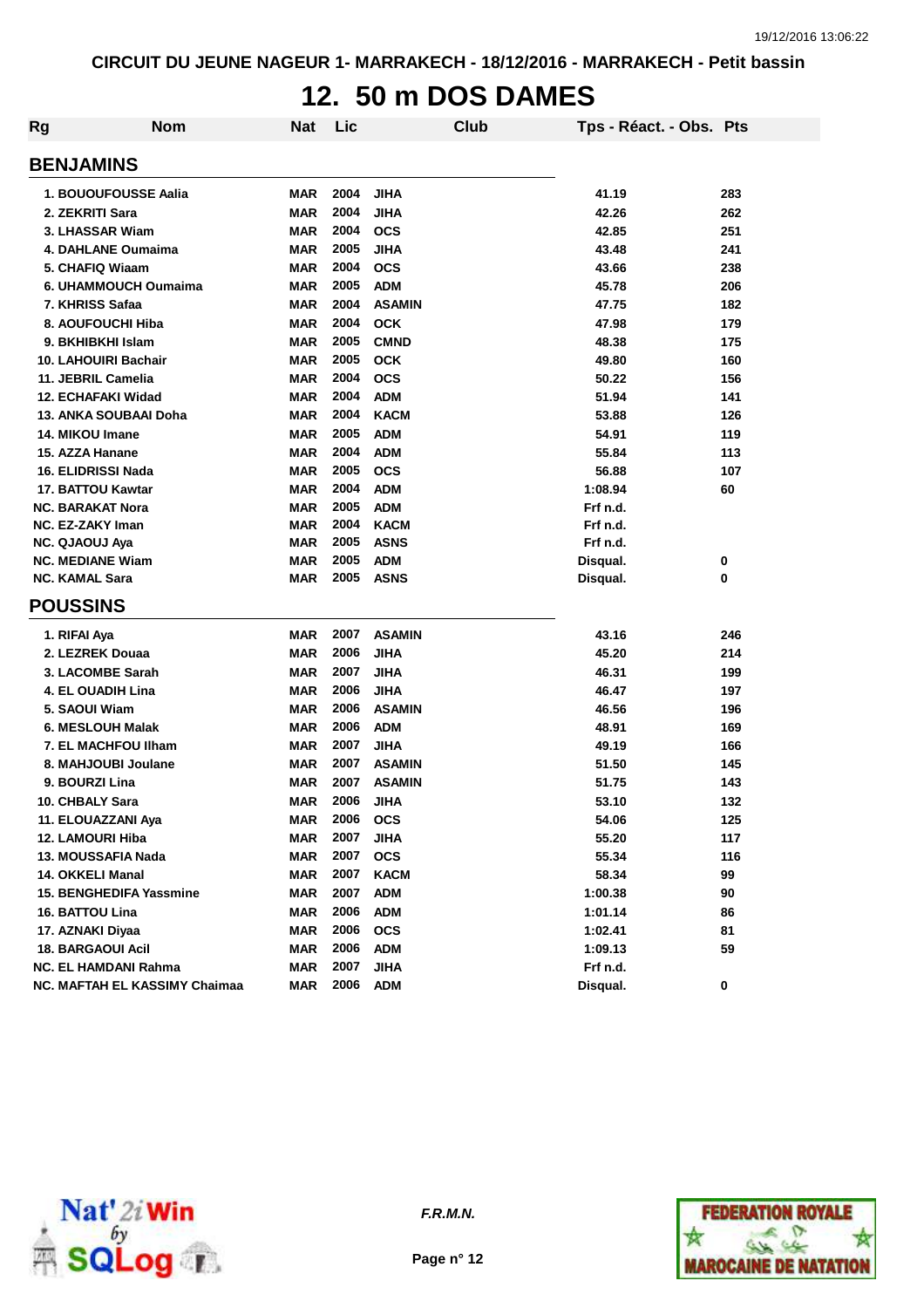### **13. 50 m DOS MESSIEURS**

| Rg               | <b>Nom</b>                                                   | Nat               | Lic          | Club                      | Tps - Réact. - Obs. Pts |                                    |  |  |
|------------------|--------------------------------------------------------------|-------------------|--------------|---------------------------|-------------------------|------------------------------------|--|--|
| <b>BENJAMINS</b> |                                                              |                   |              |                           |                         |                                    |  |  |
|                  | 1. CHOUAIBI Mohamed Amine                                    | <b>MAR</b>        | 2004         | <b>ADM</b>                | 38.61                   | 241                                |  |  |
|                  | 2. LAMZOUGUI Adam                                            | <b>MAR</b>        | 2004         | <b>JIHA</b>               | 40.70                   | 206                                |  |  |
|                  | 3. ELMARNI Mohamed Reda                                      | <b>MAR</b>        | 2004         | <b>OCS</b>                | 41.48                   | 194                                |  |  |
|                  | 4. REKHLA Zakaria                                            | <b>MAR</b>        | 2004         | <b>OCS</b>                | 41.82                   | 190                                |  |  |
|                  | <b>5. BENLACHHAB Ali</b>                                     | <b>MAR</b>        | 2005         | <b>ASAMIN</b>             | 43.24                   | 171                                |  |  |
|                  | <b>6. OUNACEUR Ahmed Amine</b>                               | <b>MAR</b>        | 2004         | <b>CMND</b>               | 44.28                   | 160                                |  |  |
|                  | 7. AMRI Soufiane                                             | <b>MAR</b>        | 2005         | <b>ASAMIN</b>             | 46.30                   | 140                                |  |  |
|                  | <b>8. ZARQUAN Iliass</b>                                     | <b>MAR</b>        | 2005         | <b>JIHA</b>               | 47.63                   | 128                                |  |  |
|                  | 9. CHAYED Youssef                                            | <b>MAR</b>        | 2005         | <b>JIHA</b>               | 48.16                   | 124                                |  |  |
|                  | 10. OUAKSSIM Adam                                            | <b>MAR</b>        | 2004         | <b>CMND</b>               | 48.19                   | 124                                |  |  |
|                  | 11. OUAHI Ayman Mahmoud                                      | <b>MAR</b>        | 2004         | <b>ASNS</b>               | 48.73                   | 120                                |  |  |
|                  | 12. ABDOUH Jad                                               | <b>MAR</b>        | 2005         | <b>JIHA</b>               | 51.16                   | 103                                |  |  |
|                  | 13. ENNAZIHI Ossama                                          | <b>MAR</b>        | 2005         | <b>OCS</b>                | 51.44                   | 102                                |  |  |
|                  | 14. ELBOUDALI Mohamed Ayoub<br><b>15. NAIT BRAHIM Ismail</b> | MAR<br><b>MAR</b> | 2004<br>2004 | <b>JIHA</b><br><b>OCS</b> | 51.45<br>51.72          | 102<br>100                         |  |  |
|                  | 16. LAHSINIA Ismail                                          | <b>MAR</b>        | 2004         | <b>OCK</b>                | 52.41                   | 96                                 |  |  |
|                  | 17. KHIYAT Taha Mohammed                                     | MAR               | 2004         | <b>ASNS</b>               | 52.44                   | 96                                 |  |  |
|                  | 18. SIBAOUI Haytam                                           | MAR               | 2005         | <b>KACM</b>               | 53.25                   | 92                                 |  |  |
|                  | 19. BARDACH Nissam                                           | <b>MAR</b>        | 2004         | <b>KACM</b>               | 53.38                   | 91                                 |  |  |
|                  | 20. BOURAIS Ismail                                           | MAR               | 2004         | <b>ADM</b>                | 53.66                   | 89                                 |  |  |
|                  | 21. CHAHID Bader                                             | <b>MAR</b>        | 2004         | <b>JIHA</b>               | 53.72                   | 89                                 |  |  |
|                  | 22. CHERGUI MOUANE Mehdi                                     | <b>MAR</b>        | 2005         | <b>ASNS</b>               | 54.28                   | 86                                 |  |  |
|                  | 23. SORY Ziyad                                               | <b>MAR</b>        | 2004         | <b>ADM</b>                | 55.53                   | 81                                 |  |  |
|                  | 24. MAFTAH EL KASSIMY Taha                                   | MAR               | 2005         | <b>ADM</b>                | 56.22                   | 78                                 |  |  |
|                  | 25. BNITTO Mouad                                             | <b>MAR</b>        | 2004         | <b>KACM</b>               | 56.69                   | 76                                 |  |  |
|                  | 26. ERRAKIBI Adnane                                          | <b>MAR</b>        | 2005         | <b>KACM</b>               | 57.20                   | 74                                 |  |  |
|                  | 27. ELKHABYR Abdessamad                                      | <b>MAR</b>        | 2005         | <b>ASNS</b>               | 1:01.63                 | 59                                 |  |  |
|                  | 28. ELOTOR Ahmed Rayane                                      | MAR               | 2005         | <b>ASNS</b>               | 1:26.38                 | 21                                 |  |  |
|                  | NC. AMARIR Yahya                                             | <b>MAR</b>        | 2004         | <b>KACM</b>               | Frf n.d.                |                                    |  |  |
|                  | <b>NC. KANABA Mohssine</b>                                   | <b>MAR</b>        | 2005         | <b>KACM</b>               | Frf n.d.                |                                    |  |  |
|                  | NC. JOAQUIN Martinez Boutebaa                                | <b>MAR</b>        | 2005         | <b>KACM</b>               | Frf n.d.                |                                    |  |  |
|                  | <b>NC. QUITAR Mohamed</b>                                    | <b>MAR</b>        | 2005         | <b>ADM</b>                | Frf n.d.                |                                    |  |  |
|                  | <b>NC. BAATOCH Ziyad</b>                                     | MAR               | 2004         | <b>OCS</b>                | Frf n.d.                |                                    |  |  |
|                  | <b>NC. KHALIL Adam</b><br><b>NC. EL ALAMI Ismail</b>         | <b>MAR</b>        | 2005         | <b>JIHA</b>               | Disqual.                | 0                                  |  |  |
|                  | <b>NC. MEDIANE Mohammed</b>                                  | MAR<br>MAR        | 2005<br>2005 | <b>ADM</b><br><b>ADM</b>  | Disqual.<br>Disqual.    | 0<br>0                             |  |  |
|                  |                                                              |                   |              |                           |                         |                                    |  |  |
|                  | <b>POUSSINS</b>                                              |                   |              |                           |                         |                                    |  |  |
|                  | 1. MOUHACHIM EI Mehdi                                        | MAR               | 2006         | <b>JIHA</b>               | 41.38                   | 196                                |  |  |
|                  | 2. BOUHMALA Issam                                            | MAR               | 2007         | <b>OCS</b>                | 44.72                   | 155                                |  |  |
|                  | 3. CHOUAIBI Saif Eddine                                      | MAR               | 2006         | <b>ADM</b>                | 46.72                   | 136                                |  |  |
|                  | 4. BOUCHANE Mohamed Taha                                     | MAR               | 2006         | <b>ADM</b>                | 47.06                   | 133                                |  |  |
|                  | 5. HAZZEM Mohamed Aymane                                     | MAR               | 2007         | <b>JIHA</b>               | 47.38                   | 130                                |  |  |
|                  | 6. LAMZOUGUI IIyass                                          | MAR               | 2007<br>2006 | <b>JIHA</b>               | 47.61                   | 128                                |  |  |
|                  | 7. BENHELOU Rayane<br>8. BENRBIB Houssam                     | MAR<br>MAR        | 2006         | <b>ADM</b><br><b>OCS</b>  | 48.63<br>49.36          | 120<br>115                         |  |  |
|                  | 9. BENNIS Mohamed Amine                                      | MAR               | 2006         | <b>ADM</b>                | 54.41                   | 86                                 |  |  |
|                  | 10. KOHAILA Hamza                                            | MAR               | 2007         | <b>ADM</b>                | 56.31                   | 77                                 |  |  |
|                  | 11. ELFALI Mehdi                                             | <b>MAR</b>        | 2007         | <b>JIHA</b>               | 58.63                   | 68                                 |  |  |
|                  | 12. AIT ZIDANE Reda                                          | <b>MAR</b>        | 2007         | <b>KACM</b>               | 1:02.50                 | 56                                 |  |  |
|                  | 13. KHADROUF Zayd                                            | <b>MAR</b>        | 2007         | <b>ADM</b>                | 1:04.30                 | 52                                 |  |  |
|                  | 14. BOUABOULA Almakki                                        | MAR               | 2006         | <b>KACM</b>               | 1:04.44                 | 51                                 |  |  |
|                  | <b>15. SOUHAIB Yassir</b>                                    | MAR               | 2006         | <b>CMND</b>               | 1:04.66                 | 51                                 |  |  |
|                  | NC. AMOTFI Mohamed Elghali                                   | MAR               | 2007         | <b>KACM</b>               | Frf n.d.                |                                    |  |  |
|                  | <b>NC. EL BOUCHARI Mahdi</b>                                 | MAR               | 2006         | <b>KACM</b>               | Frf n.d.                |                                    |  |  |
|                  | $N_{\alpha}$ 41.0.1882.                                      |                   |              |                           |                         | <b><i>DESPESA DE SA ALGUNA</i></b> |  |  |



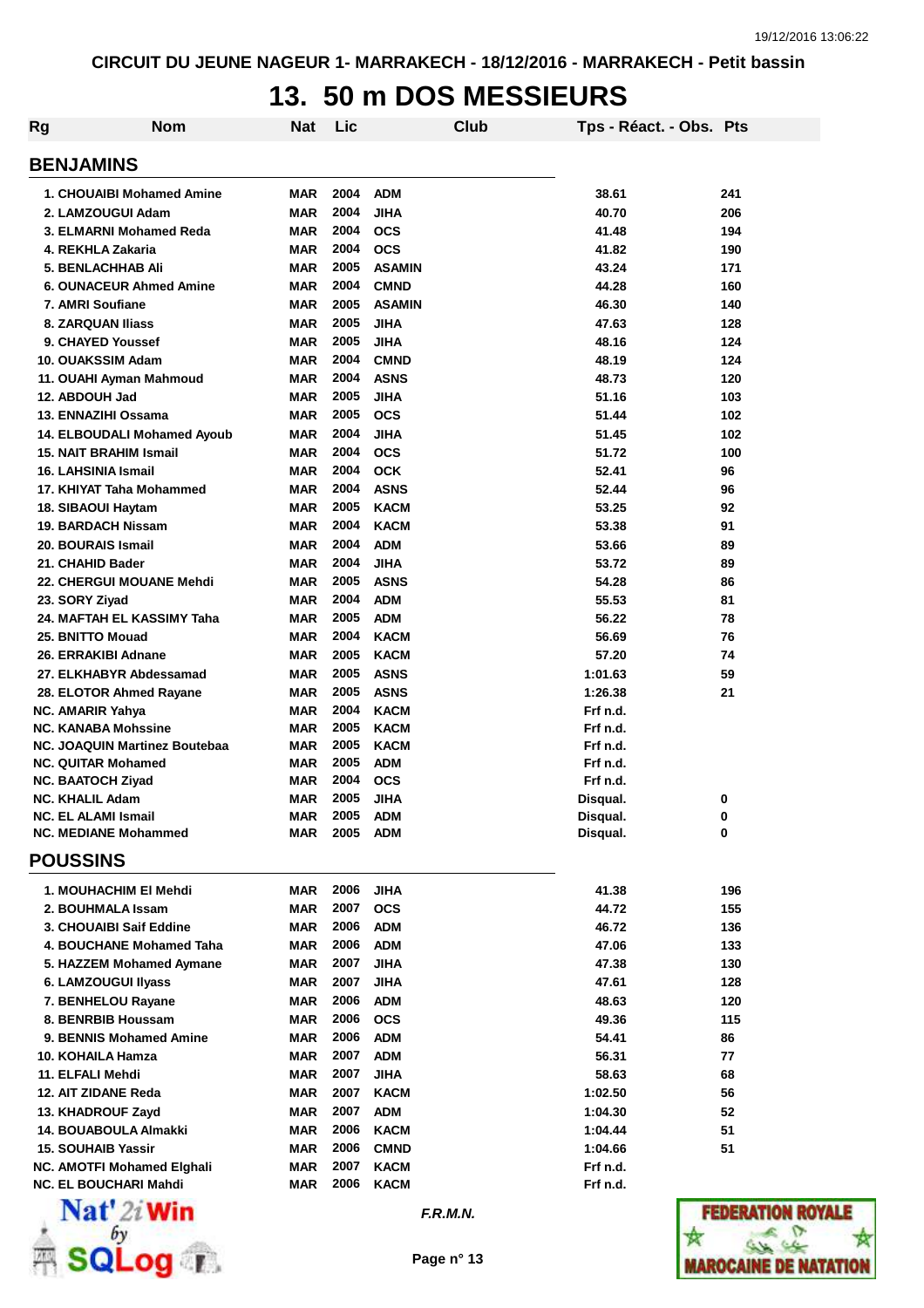#### **13. 50 m DOS MESSIEURS**

| Rg                            | <b>Nom</b> | <b>Nat</b> | Lic  | Club          | Tps - Réact. - Obs. Pts |   |
|-------------------------------|------------|------------|------|---------------|-------------------------|---|
| <b>POUSSINS</b>               |            |            |      |               |                         |   |
| <b>NC. CHAKIR Ismail</b>      |            | MAR        | 2006 | KACM          | Frf n.d.                |   |
| <b>NC. BENCHLIKHA Youssef</b> |            | <b>MAR</b> | 2006 | <b>ADM</b>    | Frf n.d.                |   |
| <b>NC. SAADOUNE Hassan</b>    |            | <b>MAR</b> | 2007 | <b>ADM</b>    | Frf n.d.                |   |
| <b>NC. PALAMINO Adam</b>      |            | <b>MAR</b> | 2006 | <b>ASNS</b>   | Frf n.d.                |   |
| <b>NC. EL MOUMI Nabil</b>     |            | <b>MAR</b> | 2006 | <b>JIHA</b>   | Disqual.                | 0 |
| <b>NC. BOUOUFOUSS Haitame</b> |            | <b>MAR</b> | 2007 | <b>JIHA</b>   | Disqual.                | 0 |
| <b>NC. KELLA Mohamed</b>      |            | <b>MAR</b> | 2007 | <b>ADM</b>    | Disqual.                | 0 |
| NC. BENHIDA Abdelouahab       |            | <b>MAR</b> | 2007 | <b>ASAMIN</b> | Disqual.                | 0 |
| <b>NC. AMRI Omar</b>          |            | <b>MAR</b> | 2007 | <b>ASAMIN</b> | Disqual.                | 0 |
| <b>NC. TABIT Hamza</b>        |            | <b>MAR</b> | 2006 | <b>ASAMIN</b> | Disqual.                | 0 |



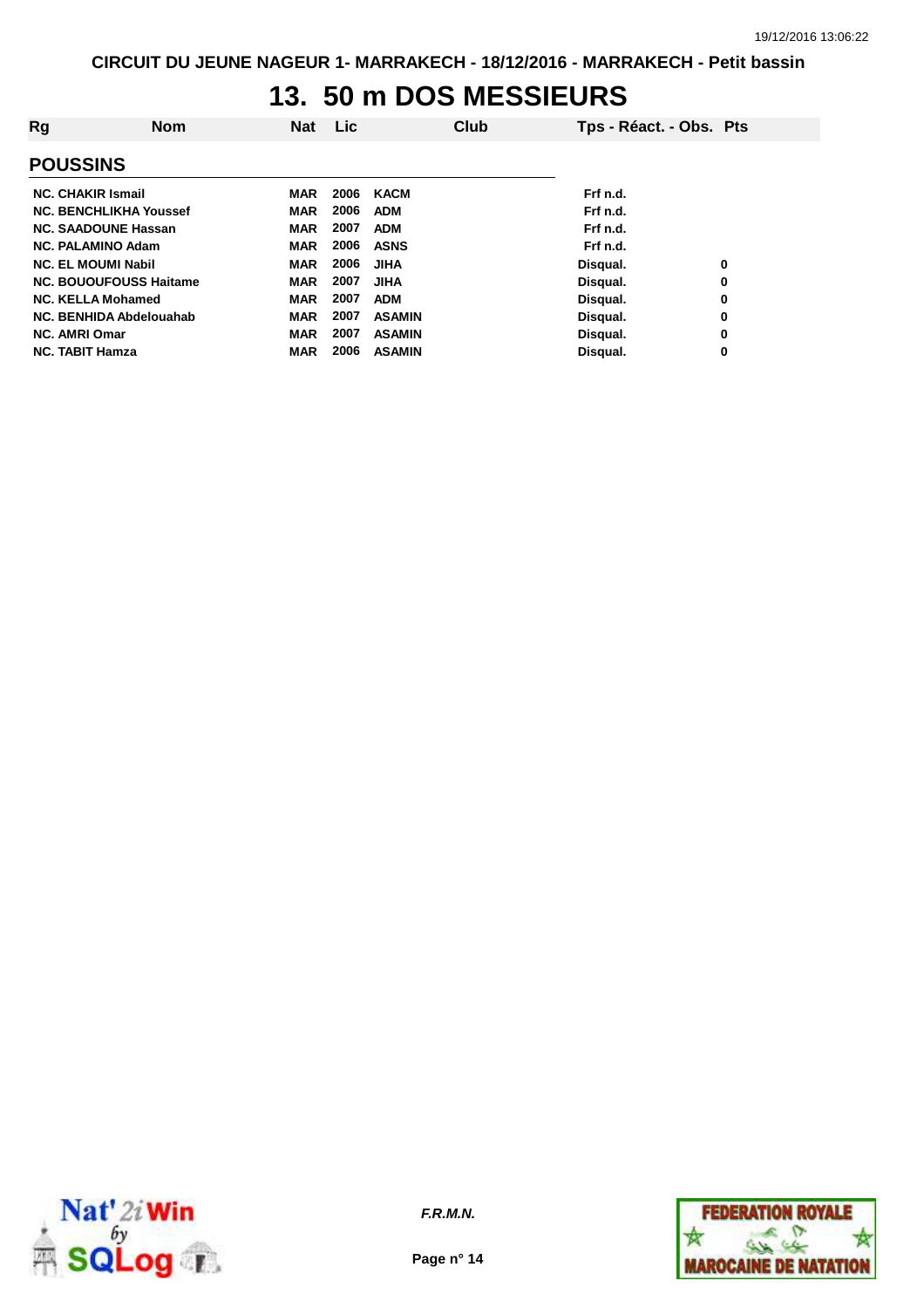### **14. 50 m BRASSE DAMES**

| Rg | <b>Nom</b>                       | <b>Nat</b> | Lic  | Club          | Tps - Réact. - Obs. Pts |     |
|----|----------------------------------|------------|------|---------------|-------------------------|-----|
|    | <b>BENJAMINS</b>                 |            |      |               |                         |     |
|    | 1. RAKIK Malak                   | <b>MAR</b> | 2004 | <b>JIHA</b>   | 44.93                   | 293 |
|    | 2. ZEKRITI Sara                  | <b>MAR</b> | 2004 | <b>JIHA</b>   | 45.60                   | 280 |
|    | 3. YAHI Nada                     | <b>MAR</b> | 2004 | <b>ADM</b>    | 46.00                   | 273 |
|    | 4. BOUOUFOUSSE Aalia             | <b>MAR</b> | 2004 | <b>JIHA</b>   | 46.05                   | 272 |
|    | 5. ES SAMAKI Douaa               | <b>MAR</b> | 2004 | <b>OCK</b>    | 46.23                   | 269 |
|    | 6. LHASSAR Wiam                  | <b>MAR</b> | 2004 | <b>OCS</b>    | 47.44                   | 248 |
|    | 7. UHAMMOUCH Oumaima             | <b>MAR</b> | 2005 | <b>ADM</b>    | 47.51                   | 247 |
|    | 8. ED DRIEF Sarah                | <b>MAR</b> | 2004 | <b>KACM</b>   | 48.48                   | 233 |
|    | 9. SIHAMI Imane                  | <b>MAR</b> | 2004 | <b>OCK</b>    | 50.63                   | 204 |
|    | 10. ECHAFAKI Widad               | <b>MAR</b> | 2004 | <b>ADM</b>    | 51.41                   | 195 |
|    | 11. HARRAS Chaimaa               | <b>MAR</b> | 2004 | <b>OCK</b>    | 52.02                   | 188 |
|    | <b>12. DAHLANE Oumaima</b>       | <b>MAR</b> | 2005 | <b>JIHA</b>   | 52.81                   | 180 |
|    | 13. BKHIBKHI Islam               | <b>MAR</b> | 2005 | <b>CMND</b>   | 54.69                   | 162 |
|    | 14. CHAFIQ Wiaam                 | <b>MAR</b> | 2004 | <b>OCS</b>    | 56.45                   | 147 |
|    | <b>15. MHAICH Hassnaa</b>        | <b>MAR</b> | 2004 | <b>OCS</b>    | 56.97                   | 143 |
|    | 16. MIKOU Imane                  | <b>MAR</b> | 2005 | <b>ADM</b>    | 58.15                   | 135 |
|    | 17. ZOUBIR Sarah                 | <b>MAR</b> | 2004 | <b>OCK</b>    | 58.45                   | 133 |
|    | 18. JEBRIL Camelia               | <b>MAR</b> | 2004 | <b>OCS</b>    | 59.41                   | 126 |
|    | 19. BOURAIS Khadija              | <b>MAR</b> | 2005 | <b>ADM</b>    | 59.76                   | 124 |
|    | 20. MEDIANE Wiam                 | <b>MAR</b> | 2005 | <b>ADM</b>    | 1:04.72                 | 98  |
|    | 21. ELIDRISSI Nada               | <b>MAR</b> | 2005 | <b>OCS</b>    | 1:05.34                 | 95  |
|    | 22. AZZA Hanane                  | <b>MAR</b> | 2004 | <b>ADM</b>    | 1:07.28                 | 87  |
|    | 23. BATTOU Kawtar                | <b>MAR</b> | 2004 | <b>ADM</b>    | 1:11.44                 | 72  |
|    | <b>NC. BARAKAT Nora</b>          | <b>MAR</b> | 2005 | <b>ADM</b>    | Frf n.d.                |     |
|    | <b>NC. BOUMMANE Ines</b>         | <b>MAR</b> | 2004 | <b>JIHA</b>   | Frf n.d.                |     |
|    | <b>NC. QJAOUJ Aya</b>            | MAR        | 2005 | <b>ASNS</b>   | Frf n.d.                |     |
|    | <b>NC. MORCHID Widad</b>         | <b>MAR</b> | 2004 | <b>OCK</b>    | Disqual.                | 0   |
|    | <b>NC. CHOUFANE Nour Elhouda</b> | <b>MAR</b> | 2005 | <b>ASNS</b>   | Disqual.                | 0   |
|    | <b>POUSSINS</b>                  |            |      |               |                         |     |
|    | 1. ALADLOUNI Ghita               | <b>MAR</b> | 2006 | <b>JIHA</b>   | 48.06                   | 239 |
|    | 2. LACOMBE Sarah                 | <b>MAR</b> | 2007 | <b>JIHA</b>   | 50.91                   | 201 |
|    | 3. RIFAI Aya                     | <b>MAR</b> | 2007 | <b>ASAMIN</b> | 51.13                   | 198 |
|    | 4. BCHIRI Aya                    | <b>MAR</b> | 2006 | <b>ADM</b>    | 51.84                   | 190 |
|    | 5. EL OUADIH Lina                | MAR        | 2006 | <b>JIHA</b>   | 52.13                   | 187 |
|    | 6. LEZREK Douaa                  | <b>MAR</b> | 2006 | <b>JIHA</b>   | 55.38                   | 156 |
|    | 7. SAOUI Wiam                    | <b>MAR</b> | 2006 | <b>ASAMIN</b> | 55.63                   | 154 |
|    | 8. EL MACHFOU IIham              | MAR        | 2007 | <b>JIHA</b>   | 56.22                   | 149 |
|    | 9. MAHJOUBI Joulane              | <b>MAR</b> | 2007 | <b>ASAMIN</b> | 57.38                   | 140 |
|    | 10. CHBALY Sara                  | <b>MAR</b> | 2006 | <b>JIHA</b>   | 57.52                   | 139 |
|    | 11. ELOUAZZANI Alae              | <b>MAR</b> | 2006 | <b>ASNS</b>   | 58.23                   | 134 |
|    | 12. BOURZI Lina                  | <b>MAR</b> | 2007 | <b>ASAMIN</b> | 58.28                   | 134 |
|    | 13. MAFTAH EL KASSIMY Chaimaa    | <b>MAR</b> | 2006 | <b>ADM</b>    | 59.77                   | 124 |
|    | <b>14. LAMOURI Hiba</b>          | <b>MAR</b> | 2007 | <b>JIHA</b>   | 1:01.13                 | 116 |
|    | 15. NAJAHI Aya                   | <b>MAR</b> | 2006 | <b>ASNS</b>   | 1:04.73                 | 97  |
|    | 16. BENGHEDIFA Yassmine          | <b>MAR</b> | 2007 | <b>ADM</b>    | 1:05.44                 | 94  |
|    | 17. BATTOU Lina                  | <b>MAR</b> | 2006 | <b>ADM</b>    | 1:06.28                 | 91  |
|    | NC. EL HAMDANI Rahma             | <b>MAR</b> | 2007 | <b>JIHA</b>   | Frf n.d.                |     |
|    | NC. EL HILALI Houda              | <b>MAR</b> | 2007 | <b>KACM</b>   | Frf n.d.                |     |
|    | <b>NC. AADAD Sarah</b>           | <b>MAR</b> | 2007 | <b>CMND</b>   | Frf n.d.                |     |
|    | <b>NC. OKKELI Manal</b>          | <b>MAR</b> | 2007 | <b>KACM</b>   | Disqual.                | 0   |



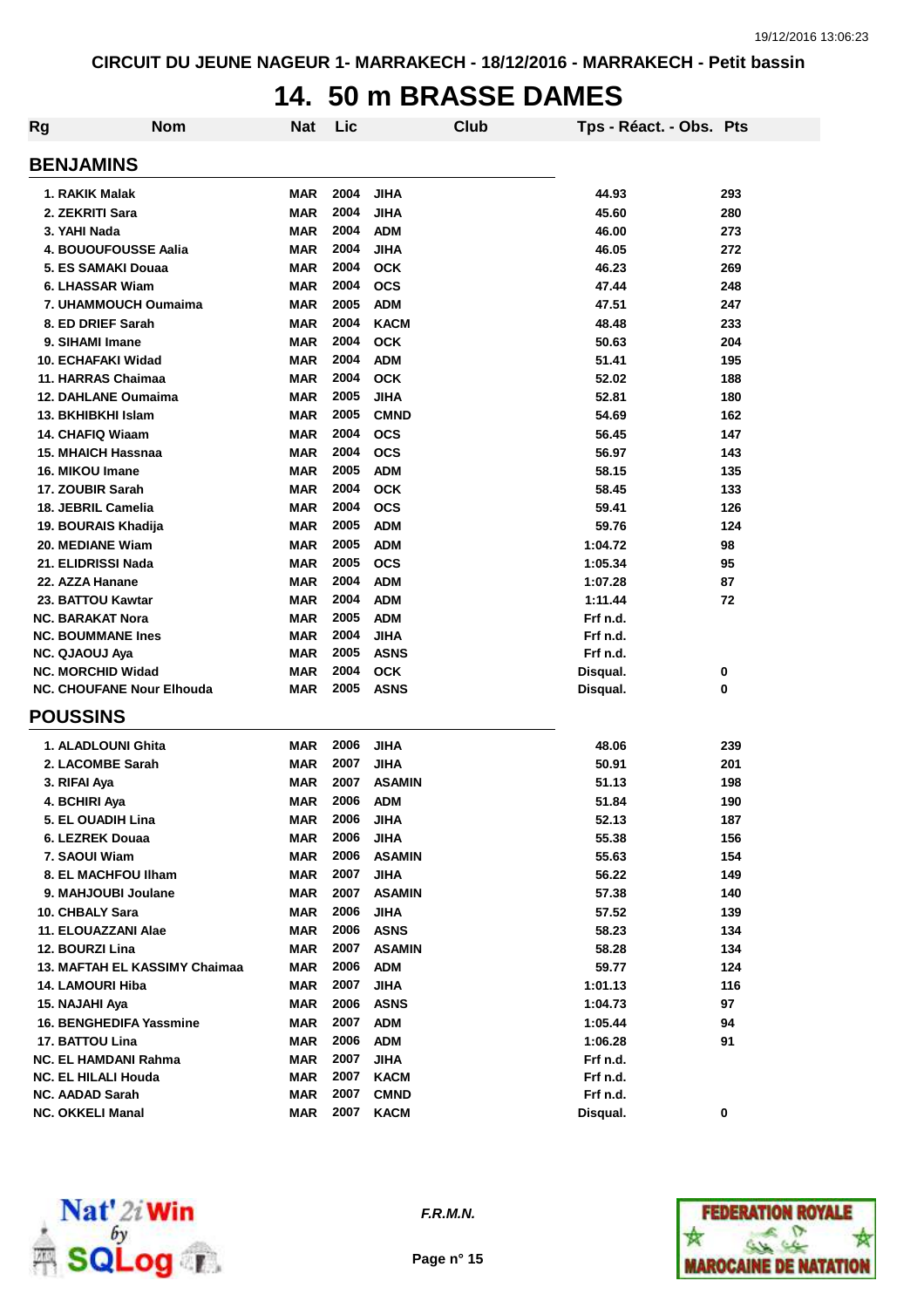# **15. 50 m BRASSE MESSIEURS**

| Rg               | Nom                                                           | Nat                      | Lic          |                           | Club | Tps - Réact. - Obs. Pts |                |
|------------------|---------------------------------------------------------------|--------------------------|--------------|---------------------------|------|-------------------------|----------------|
| <b>BENJAMINS</b> |                                                               |                          |              |                           |      |                         |                |
|                  | 1. LAMZOUGUI Adam                                             | <b>MAR</b>               | 2004         | <b>JIHA</b>               |      | 42.97                   | 239            |
|                  | 2. REKHLA Zakaria                                             | <b>MAR</b>               | 2004         | <b>OCS</b>                |      | 43.88                   | 224            |
|                  | 3. OUNACEUR Ahmed Amine                                       | <b>MAR</b>               | 2004         | <b>CMND</b>               |      | 44.78                   | 211            |
|                  | 4. CHOUAIBI Mohamed Amine                                     | <b>MAR</b>               | 2004         | <b>ADM</b>                |      | 45.19                   | 205            |
|                  | 5. SELLAFI Karim                                              | <b>MAR</b>               | 2005         | <b>OCK</b>                |      | 45.59                   | 200            |
|                  | 6. BENHIDA Yasser                                             | <b>MAR</b>               | 2005         | <b>ASAMIN</b>             |      | 46.08                   | 193            |
|                  | 7. DIANI Aymane                                               | <b>MAR</b>               | 2005         | <b>JIHA</b>               |      | 47.35                   | 178            |
|                  | 8. AMRI Soufiane                                              | <b>MAR</b>               | 2005         | <b>ASAMIN</b>             |      | 47.78                   | 173            |
|                  | 9. ELMARNI Mohamed Reda                                       | <b>MAR</b>               | 2004         | <b>OCS</b>                |      | 48.53                   | 166            |
|                  | 10. OURTANE Haitam Safouane                                   | <b>MAR</b>               | 2005         | <b>CMND</b>               |      | 48.77                   | 163            |
|                  | 11. OUARMASSI Brahim                                          | <b>MAR</b>               | 2005         | <b>JIHA</b>               |      | 48.97                   | 161            |
|                  | <b>12. BOUCHOUK Houssam</b>                                   | <b>MAR</b>               | 2004         | <b>ASNS</b>               |      | 49.60                   | 155            |
|                  | 13. OUAHI Ayman Mahmoud                                       | <b>MAR</b>               | 2004         | ASNS                      |      | 50.32                   | 148            |
| 14. SAKHI Taha   |                                                               | <b>MAR</b>               | 2004         | <b>OCK</b>                |      | 50.47                   | 147            |
|                  | <b>15. CHERGUI MOUANE Mehdi</b>                               | <b>MAR</b>               | 2005<br>2005 | <b>ASNS</b>               |      | 50.75<br>51.23          | 145            |
|                  | <b>16. CHAYED Youssef</b><br>17. LAHSINIA Ismail              | <b>MAR</b><br><b>MAR</b> | 2004         | <b>JIHA</b><br><b>OCK</b> |      | 51.57                   | 141<br>138     |
|                  | 18. HAFSY Saad                                                | <b>MAR</b>               | 2004         | <b>ADM</b>                |      | 51.97                   | 135            |
|                  | <b>19. ZARQUAN Iliass</b>                                     | <b>MAR</b>               | 2005         | <b>JIHA</b>               |      | 52.50                   | 131            |
|                  | 20. GHANNAM Abdelghani                                        | <b>MAR</b>               | 2005         | <b>CMND</b>               |      | 53.25                   | 125            |
|                  | 21. ELBOUDALI Mohamed Ayoub                                   | <b>MAR</b>               | 2004         | <b>JIHA</b>               |      | 53.69                   | 122            |
|                  | 22. KHALIL Adam                                               | <b>MAR</b>               | 2005         | <b>JIHA</b>               |      | 53.72                   | 122            |
|                  | 23. MEDIANE Mohammed                                          | <b>MAR</b>               | 2005         | <b>ADM</b>                |      | 53.75                   | 122            |
|                  | 24. CHAHID Bader                                              | <b>MAR</b>               | 2004         | <b>JIHA</b>               |      | 54.00                   | 120            |
|                  | 25. JILALI Yassine                                            | <b>MAR</b>               | 2004         | <b>JIHA</b>               |      | 54.26                   | 118            |
|                  | <b>26. BOURAIS Ismail</b>                                     | <b>MAR</b>               | 2004         | <b>ADM</b>                |      | 54.38                   | 117            |
|                  | 27. ABDOUH Jad                                                | <b>MAR</b>               | 2005         | <b>JIHA</b>               |      | 55.41                   | 111            |
|                  | 28. NAIT BRAHIM Ismail                                        | <b>MAR</b>               | 2004         | <b>OCS</b>                |      | 57.34                   | 100            |
|                  | 29. AL BAKRACHI Yasser                                        | <b>MAR</b>               | 2004         | <b>CKM</b>                |      | 57.41                   | 100            |
|                  | 30. SIBAOUI Haytam                                            | <b>MAR</b>               | 2005         | <b>KACM</b>               |      | 57.58                   | 99             |
|                  | 31. ELKHABYR Abdessamad                                       | <b>MAR</b>               | 2005         | <b>ASNS</b>               |      | 59.03                   | 92             |
|                  | 32. ERRAKIBI Adnane                                           | <b>MAR</b>               | 2005         | <b>KACM</b>               |      | 1:02.73                 | 76             |
|                  | 33. ELOTOR Ahmed Rayane                                       | <b>MAR</b>               | 2005         | <b>ASNS</b>               |      | 1:04.19                 | 71             |
| 34. SORY Ziyad   |                                                               | MAR                      | 2004         | <b>ADM</b>                |      | 1:07.88                 | 60             |
|                  | <b>NC. HORMI Amine</b>                                        | MAR                      | 2004         | <b>JIHA</b>               |      | Frf n.d.                |                |
|                  | <b>NC. LAARIBYA Mohamed Alaa</b>                              | <b>MAR</b>               | 2005         | <b>JIHA</b>               |      | Frf n.d.                |                |
|                  | <b>NC. BNITTO Mouad</b>                                       | <b>MAR</b>               | 2004         | <b>KACM</b>               |      | Frf n.d.                |                |
|                  | <b>NC. KANABA Mohssine</b>                                    | <b>MAR</b>               | 2005         | KACM                      |      | Frf n.d.                |                |
|                  | <b>NC. BAATOCH Ziyad</b><br><b>NC. MAFTAH EL KASSIMY Taha</b> | <b>MAR</b><br><b>MAR</b> | 2004<br>2005 | <b>OCS</b>                |      | Frf n.d.                |                |
|                  | <b>NC. OUAKSSIM Adam</b>                                      | <b>MAR</b>               | 2004         | <b>ADM</b><br><b>CMND</b> |      | Disqual.<br>Disqual.    | 0<br>0         |
| <b>POUSSINS</b>  |                                                               |                          |              |                           |      |                         |                |
|                  | 1. BENGUIRA Mouad                                             | <b>MAR</b>               | 2006         | KACM                      |      | 46.13                   | 193            |
|                  | 2. EL MOUMI Nabil                                             | <b>MAR</b>               | 2006         | <b>JIHA</b>               |      | 46.56                   | 188            |
|                  | 3. MOUHACHIM EI Mehdi                                         | <b>MAR</b>               | 2006         | <b>JIHA</b>               |      | 50.28                   | 149            |
|                  | 4. ELYOUSFI Saad                                              | <b>MAR</b>               | 2006         | <b>ADM</b>                |      | 51.27                   | 140            |
|                  | 5. DRIBI ALAOUI Abdoullah                                     | <b>MAR</b>               | 2006         | <b>ASNS</b>               |      | 52.44                   | 131            |
|                  | 6. BENAZZOUZ Ahmed                                            | <b>MAR</b>               | 2006         | <b>OCS</b>                |      | 53.00                   | 127            |
|                  | 7. LAMZOUGUI Ilyass                                           | <b>MAR</b>               | 2007         | <b>JIHA</b>               |      | 53.84                   | 121            |
|                  | 8. AMRI Omar                                                  | <b>MAR</b>               | 2007         | <b>ASAMIN</b>             |      | 55.86                   | 108            |
|                  | 9. HAZZEM Mohamed Aymane                                      | <b>MAR</b>               | 2007         | <b>JIHA</b>               |      | 57.53                   | 99             |
|                  | 10. SOUHAIB Yassir                                            | <b>MAR</b>               | 2006         | <b>CMND</b>               |      | 58.38                   | 95             |
|                  | 11. ELFALI Mehdi                                              | <b>MAR</b>               | 2007         | <b>JIHA</b>               |      | 58.80                   | 93             |
|                  | 12. BOUABOULA Almakki                                         | <b>MAR</b>               | 2006         | <b>KACM</b>               |      | 1:01.72                 | 80             |
|                  | $\mathbf{Nat}'$ 2i Win                                        |                          |              | F.R.M.N.                  |      |                         | FEDER          |
|                  |                                                               |                          |              |                           |      |                         |                |
|                  | .001                                                          |                          |              | Page n° 16                |      |                         | <b>MAROCAI</b> |

**ROYALE** w **MAROCAINE DE NATATION**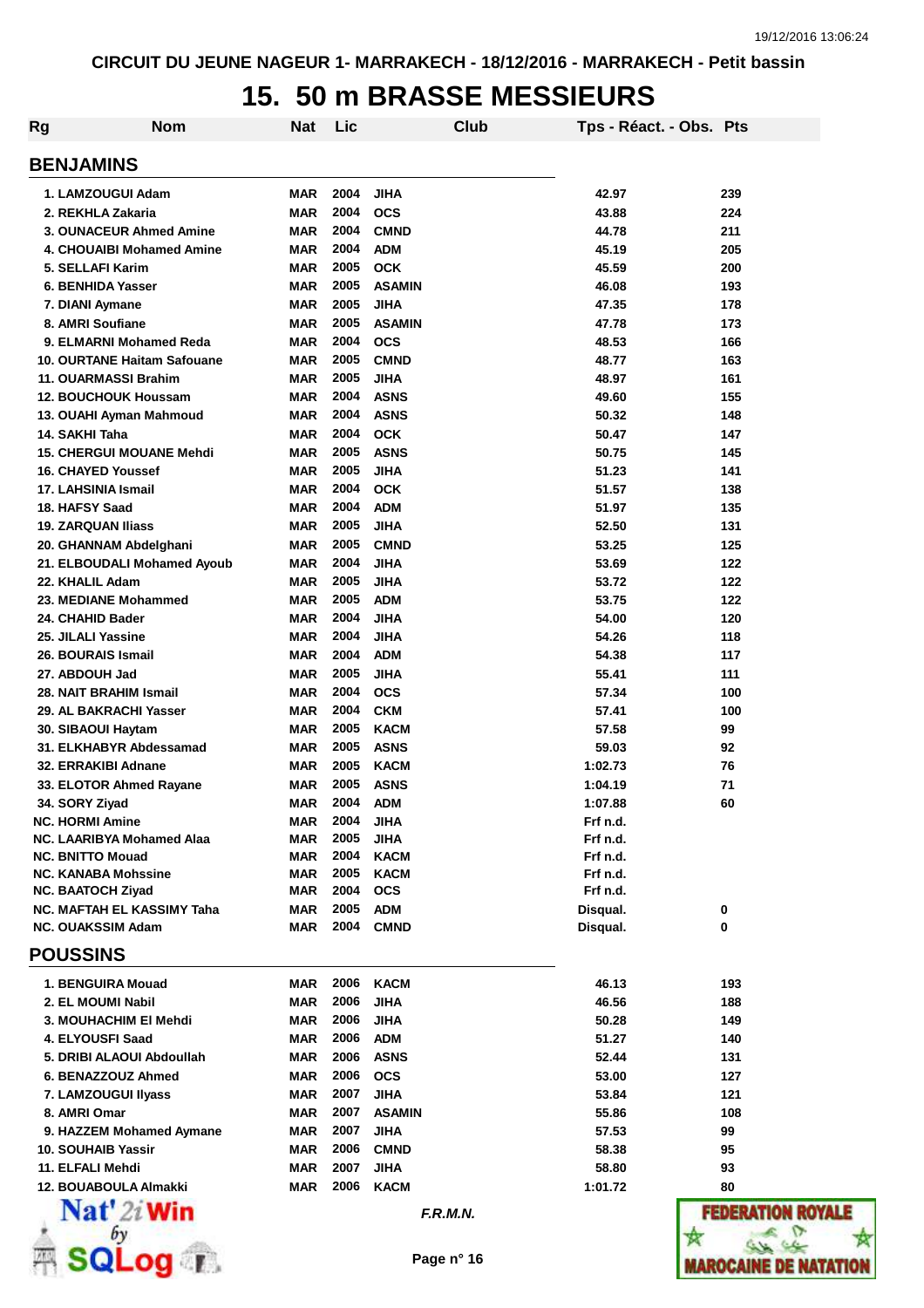## **15. 50 m BRASSE MESSIEURS**

| Rg                              | Nom | <b>Nat</b> | <b>Lic</b> | Club          | Tps - Réact. - Obs. Pts |          |
|---------------------------------|-----|------------|------------|---------------|-------------------------|----------|
| <b>POUSSINS</b>                 |     |            |            |               |                         |          |
| <b>13. ELJAZOULI Elias</b>      |     | <b>MAR</b> | 2007       | <b>OCS</b>    | 1:02.72                 | 76       |
| 14. OUAHI Assaad Nour           |     | <b>MAR</b> | 2007       | <b>ASNS</b>   | 1:13.69                 | 47       |
| <b>NC. EL KHALQI Hamza</b>      |     | <b>MAR</b> | 2006       | <b>JIHA</b>   | Frf n.d.                |          |
| <b>NC. HORMI Anis</b>           |     | <b>MAR</b> | 2006       | <b>JIHA</b>   | Frf n.d.                |          |
| <b>NC. CHALAK Hassan</b>        |     | <b>MAR</b> | 2007       | <b>JIHA</b>   | Frf n.d.                |          |
| <b>NC. CHAKIR Ismail</b>        |     | <b>MAR</b> | 2006       | <b>KACM</b>   | Frf n.d.                |          |
| <b>NC. BENCHLIKHA Youssef</b>   |     | <b>MAR</b> | 2006       | <b>ADM</b>    | Frf n.d.                |          |
| <b>NC. SAADOUNE Hassan</b>      |     | <b>MAR</b> | 2007       | <b>ADM</b>    | Frf n.d.                |          |
| <b>NC. BENHELOU Rayane</b>      |     | <b>MAR</b> | 2006       | <b>ADM</b>    | Frf n.d.                |          |
| <b>NC. SALEHI Adam</b>          |     | <b>MAR</b> | 2006       | <b>JIHA</b>   | Dsq FD                  | 0        |
| NC. BENHIDA Abdelouahab         |     | <b>MAR</b> | 2007       | <b>ASAMIN</b> | Dsq FD                  | 0        |
| <b>NC. BOUOUFOUSS Haitame</b>   |     | <b>MAR</b> | 2007       | <b>JIHA</b>   | Disqual.                | 0        |
| <b>NC. CHOUAIBI Saif Eddine</b> |     | <b>MAR</b> | 2006       | <b>ADM</b>    | Disqual.                | 0        |
| <b>NC. BENNIS Mohamed Amine</b> |     | <b>MAR</b> | 2006       | <b>ADM</b>    | Disqual.                | 0        |
| <b>NC. KELLA Mohamed</b>        |     | <b>MAR</b> | 2007       | <b>ADM</b>    | Disqual.                | $\bf{0}$ |